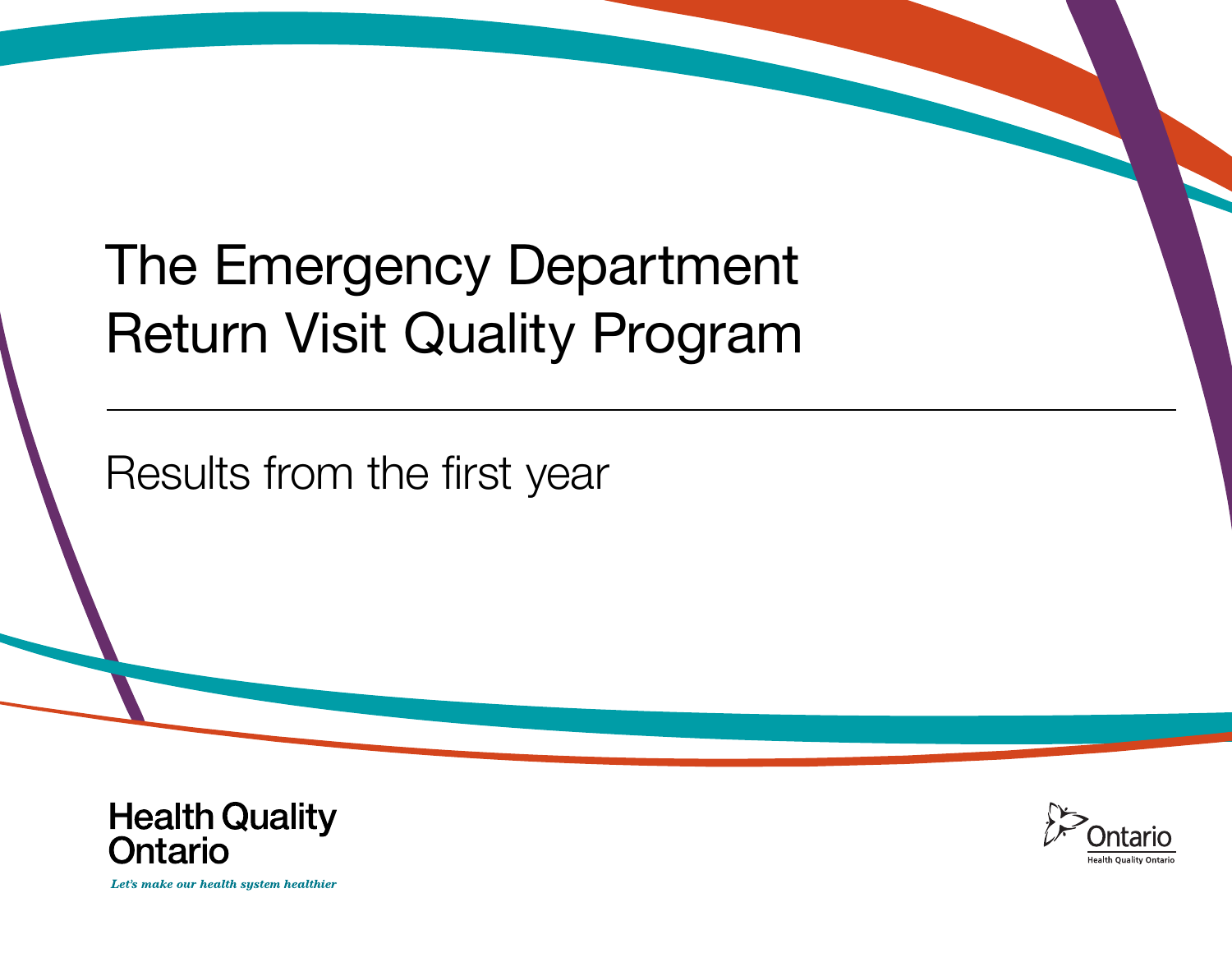# The Emergency **Department** Return Visit Quality Program

Results from the first year

**Suggested citation:** Health Quality Ontario. The Emergency Department Return Visit Quality Program: Results from the first year. Toronto: Health Quality Ontario; 2017.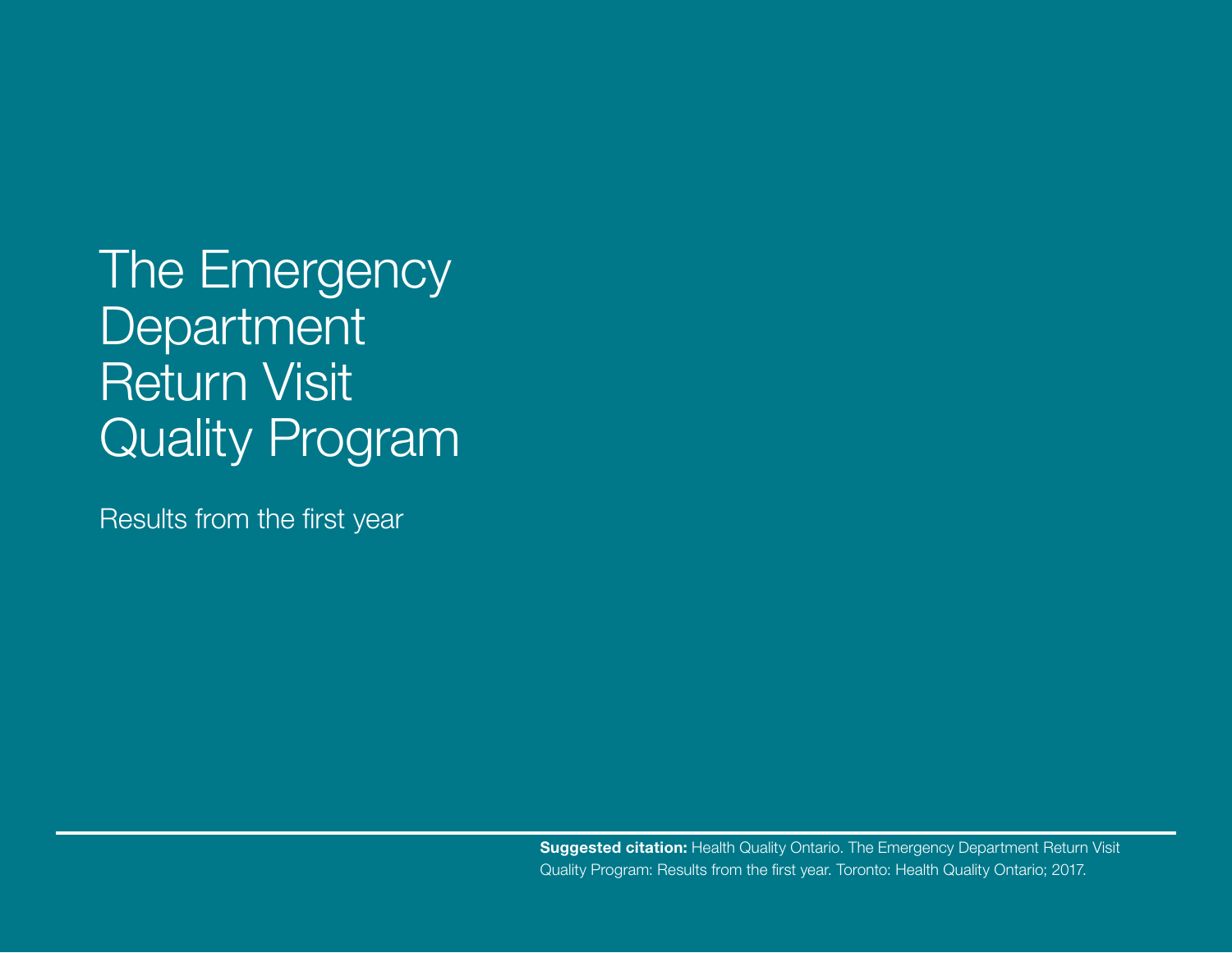# Table of Contents

| Section 3. Common themes and QI initiatives among |
|---------------------------------------------------|
|                                                   |
|                                                   |
|                                                   |
|                                                   |
|                                                   |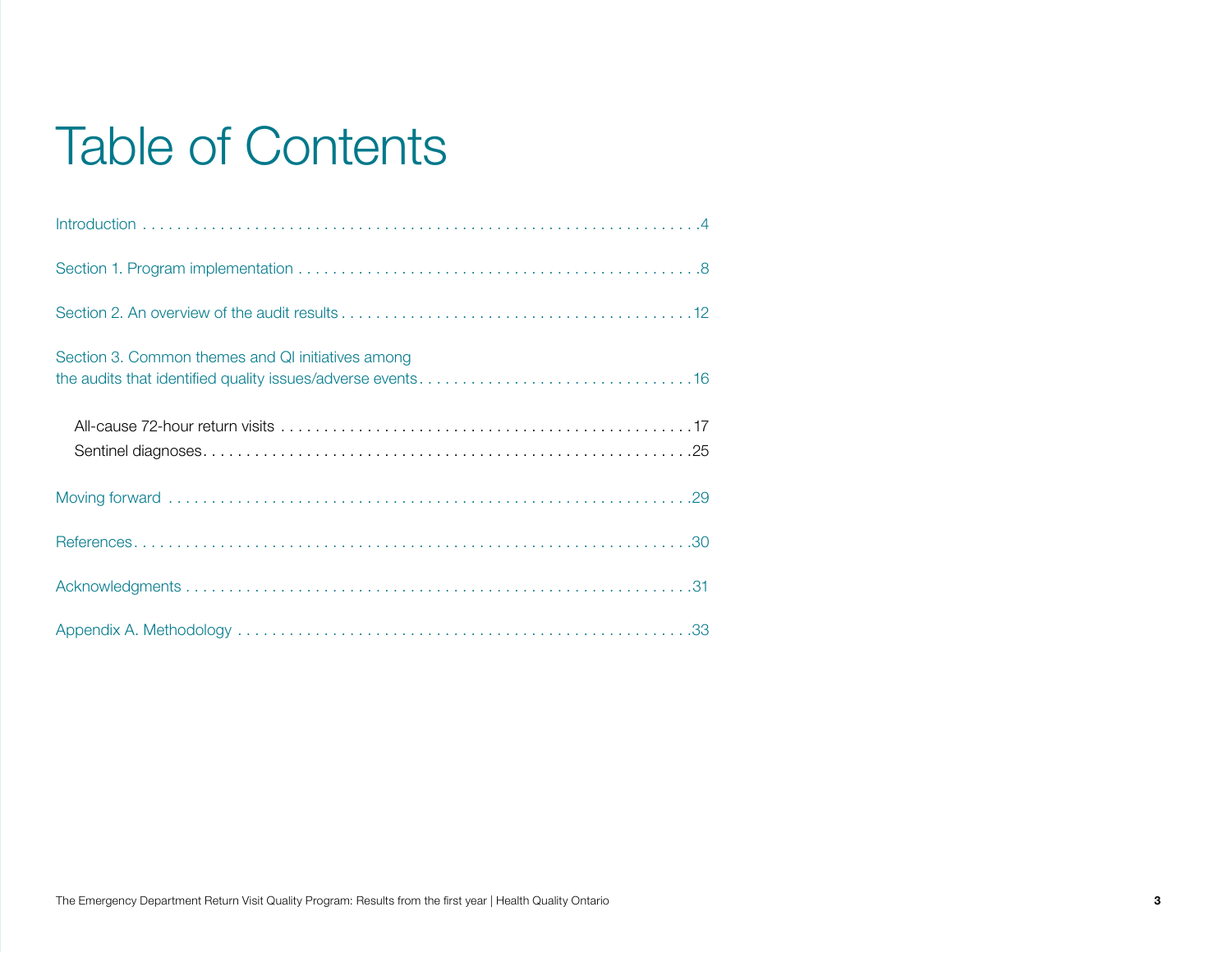# <span id="page-3-0"></span>**Introduction**

A just, patient-centred health system that is committed to relentless improvement. This is our vision for Ontario's health system as defined in [Quality Matters](http://www.hqontario.ca/What-is-Health-Quality/Quality-Matters-A-Plan-for-Health-Quality).

Quality Matters defines a quality health system as one that is safe, effective, patient-centred, timely, efficient, and equitable. It also describes a series of key enablers that need to be in place for this to be achieved, including fostering a culture of quality across the system. Many of our programs in quality improvement (QI) in Ontario focus on addressing these enablers and supporting communities of clinicians, teams, and organizations to learn from one another as part of their QI efforts.

The Emergency Department (ED) Return Visit Quality Program is a new program that follows this approach. It is an initiative that started in April 2016 and aims to bring focus on the quality of care and build a culture of continuous improvement in Ontario's EDs.

The ED Return Visit Quality Program was recommended by a task force with expertise in QI that included ED physicians as well as representatives from a number of stakeholder organizations, including the Ministry of Health and Long-Term Care, Access to Care (Cancer Care Ontario), and Health Quality Ontario. It was added to the Pay-for-Results (P4R) program, a component of Ontario's Emergency Room Wait Time Strategy, recognizing that the P4R program needed to be augmented to reflect a broader notion of quality that touches on more of the six domains – for example, safety. It is an expectation that EDs in P4R hospitals participate, although financial incentives are not tied to the results of the ED Return Visit Quality Program. This program has been supported through a partnership between Health Quality Ontario, Access to Care, and the Ministry of Health, and has been guided by an expert working group involved in all stages of design of the program.

The response to the program has been very positive, with all 73 EDs that are part of the P4R program participating and an additional 13 EDs voluntarily joining with the desire to better understand and, where appropriate, improve quality of care for their patients.



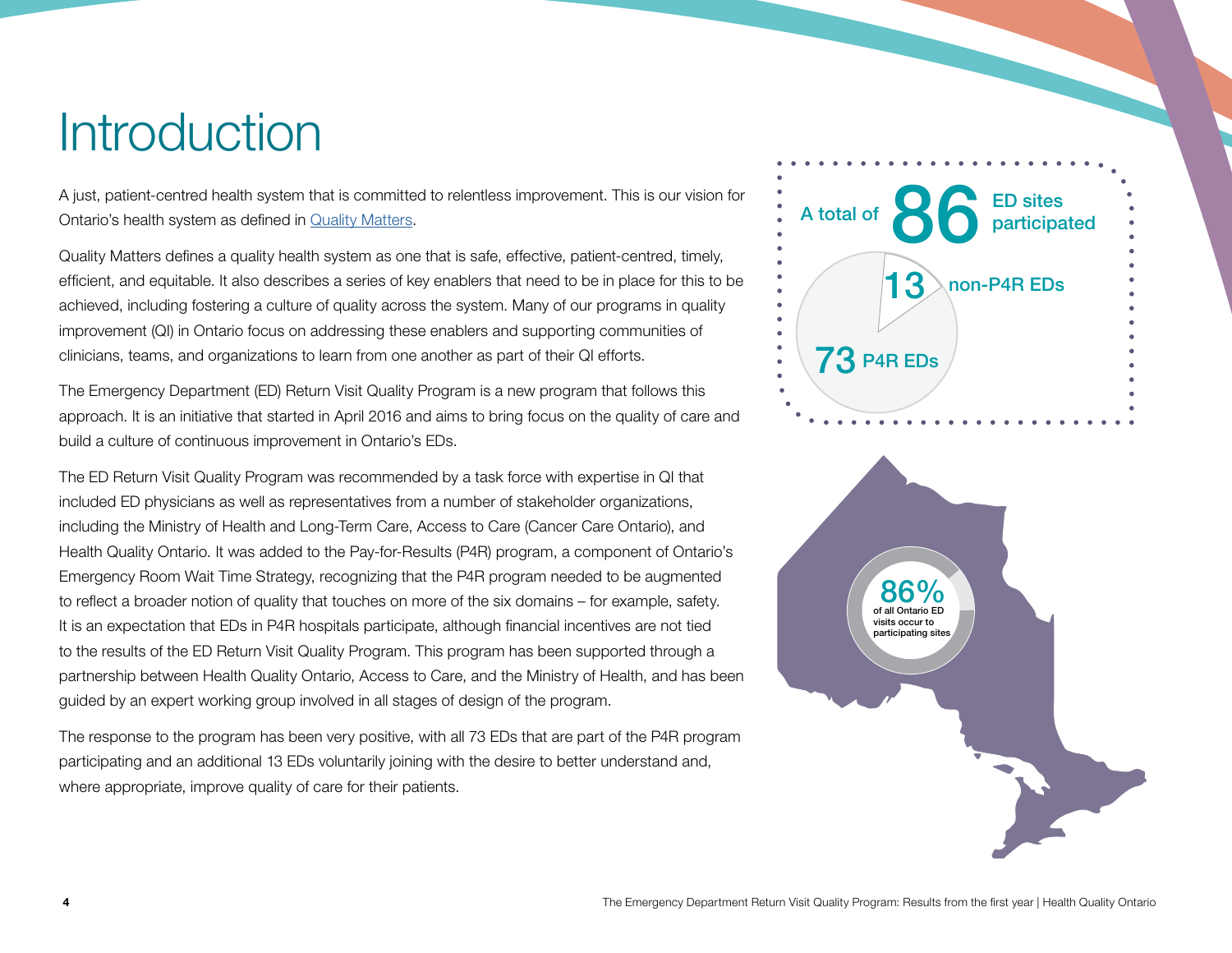## Overview of the ED Return Visit Quality Program

Return visits within 72 hours resulting in admission represent only 1% of all ED visits in Ontario. Although return visits make up only a small proportion of all ED visits, there is good rationale to investigate these cases, as evidence suggests that quality issues or adverse events are more likely to be identified in return visits  $1,2$ 

In the ED Return Visit Quality Program, participating EDs are provided with data reports that identify return visits resulting in admission for which the initial visit occurred at their site. They conduct audits to investigate the causes of these return visits, identify any quality issues or adverse events that may be present, and take steps to address these causes, preventing future return visits and harm.

There are several types of return visits included in the data reports provided to participating EDs: return visits within 72 hours for any diagnosis resulting in admission; and return visits within 7 days involving admission with one of three key 'sentinel diagnoses' on the return visit, paired with a set of potentially related diagnoses on the initial visit. The sentinel diagnoses include acute myocardial infarction (AMI), paediatric sepsis, and subarachnoid hemorrhage. EDs are required to audit all of the return visits involving sentinel diagnoses occurring at their site, then audit all-cause 72-hour return visits until they meet the required number of audits.

Each year, participating EDs must submit the results of a set number of audits (25 in the first year) as well as a completed Narrative template to the Quality Committee of their Board and CEO for approval, then to Health Quality Ontario.

The program is designed to promote high-quality ED care by creating an efficient way for clinicians to reflect on their practice, work collaboratively, and systematically find improvement opportunities.

Return visits within 72 hours leading to an admission represented only 1% of ED visits, and return visits within 7 days involving sentinel diagnoses represented only 0.007%. i

For more information about this program, visit the ED Return Visit Quality Program website: <www.hqontario.ca/ED-Return-Visit> i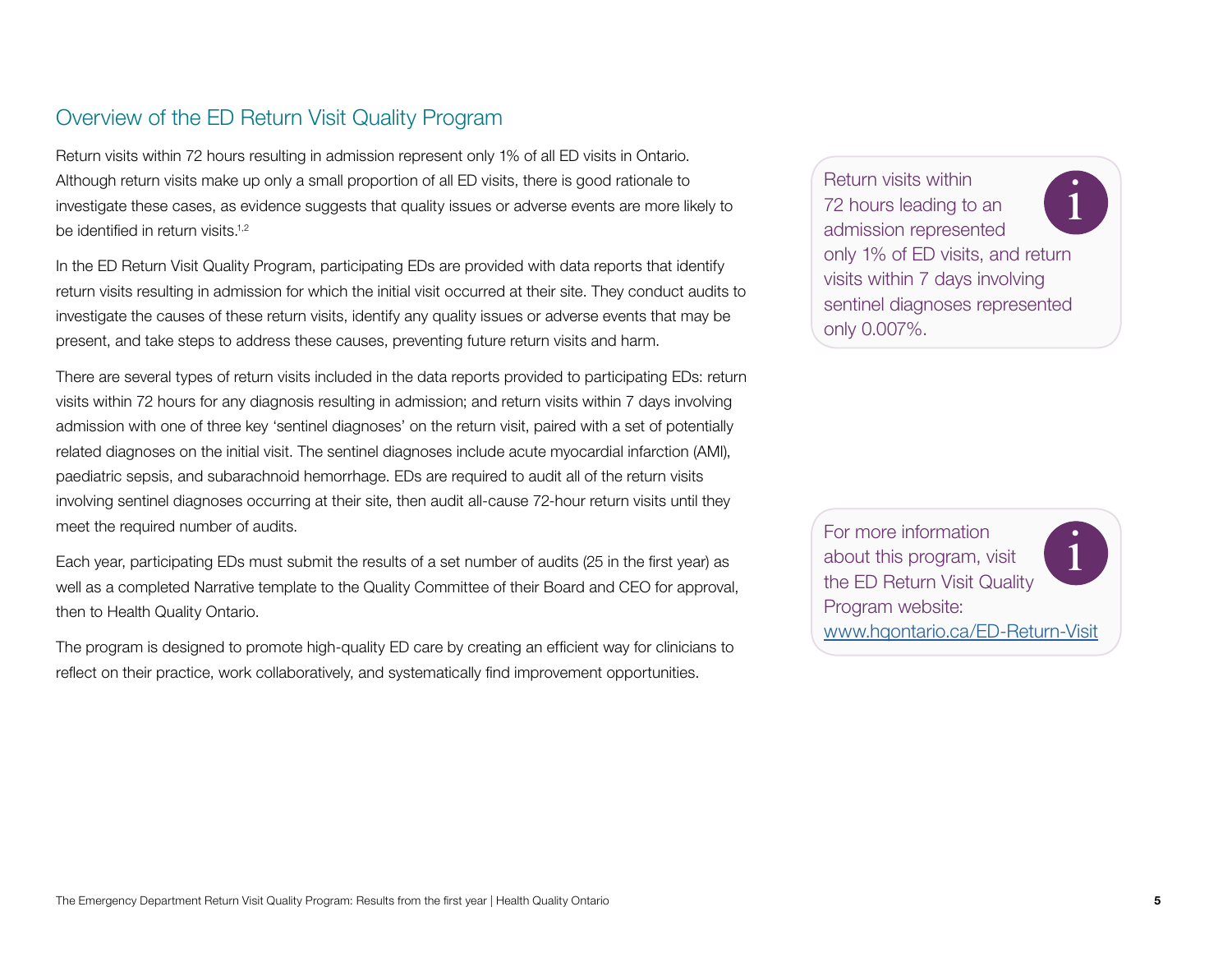## The purpose of this report

On January 31, 2017, 86 EDs across Ontario submitted their results for the first year of the ED Return Visit Quality Program.

The purpose of this report is to summarize our observations and analyses of the submitted results from this inaugural year of the ED Return Visit Quality Program, in order to help EDs continue to build a culture of continuous improvement and improve the quality of care that they provide.

The examples featured throughout this report demonstrate EDs' commitment to improvement and present some of the steps they plan to take to achieve it. We hope that EDs will learn from the experiences of others presented in this report and consider adapting promising ideas used by other EDs to build a more successful program in their own site over the coming year.

## The analyses featured in this report

Participating EDs submitted their results as two documents:

- 1. A completed audit template, in which participants recorded the details and results of the individual audits they conducted; and
- 2. A completed narrative template, in which participants answered key questions about program participation, learnings, challenges, and outcomes.

We used both of these documents to inform the analyses included in this report.

The analyses were conducted by a team of ED physicians working in Ontario's EDs, as well as QI specialists and data analysts at Health Quality Ontario.

### A note on the examples in this report



i

All of the EDs that are featured in this report agreed to share their experiences as presented here.

If you have a question about any of the examples in this report, email EDQuality@hqontario.ca. We will contact the ED in question to find out more information.

For more information on how we conducted the analyses in this report, see Appendix A: Methodology.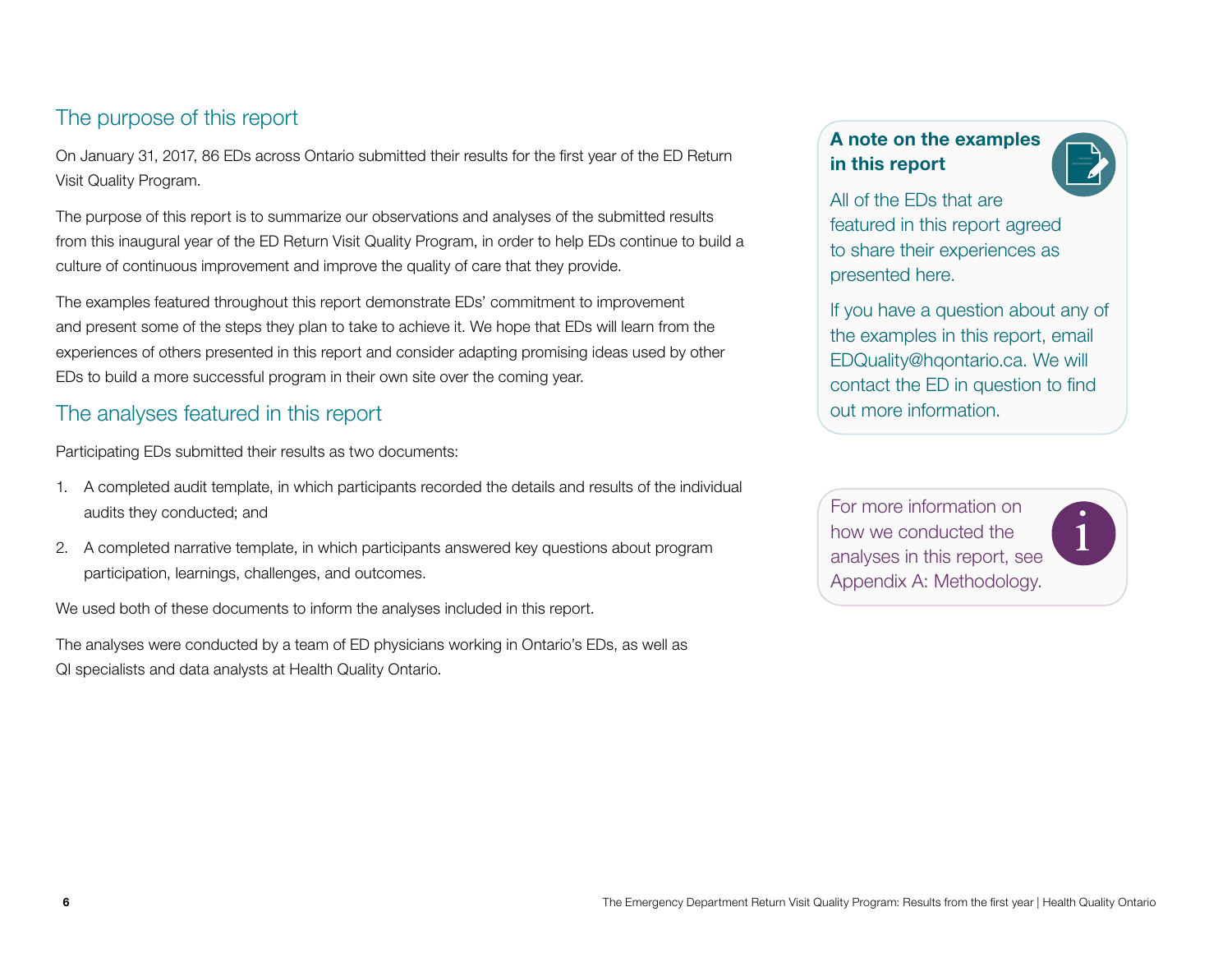## The structure of this report

This report is organized in three sections:

Section 1. Program implementation. This section describes how EDs have operationalized the ED Return Visit Quality Program. This section is based on our analysis of the completed Narrative templates.

Section 2. An overview of the audit results. This section summarizes our quantitative analysis of the numbers and outcomes of the audits that were conducted.

Section 3. Common themes and QI initiatives among the audits that identified quality issues/adverse events. This section summarizes our qualitative analysis of the audits that identified quality issues/adverse events, and includes examples of QI initiatives to address each of these themes. " **"** *Given the nature and intent of emergency care, the ED team often does not know postdischarge patient outcome. The program has allowed the opportunity to further analyze the impact of care on patient outcomes beyond the ED visit. This opportunity provides a greater breadth to quality improvement within the ED.*

–Scarborough and Rouge Hospital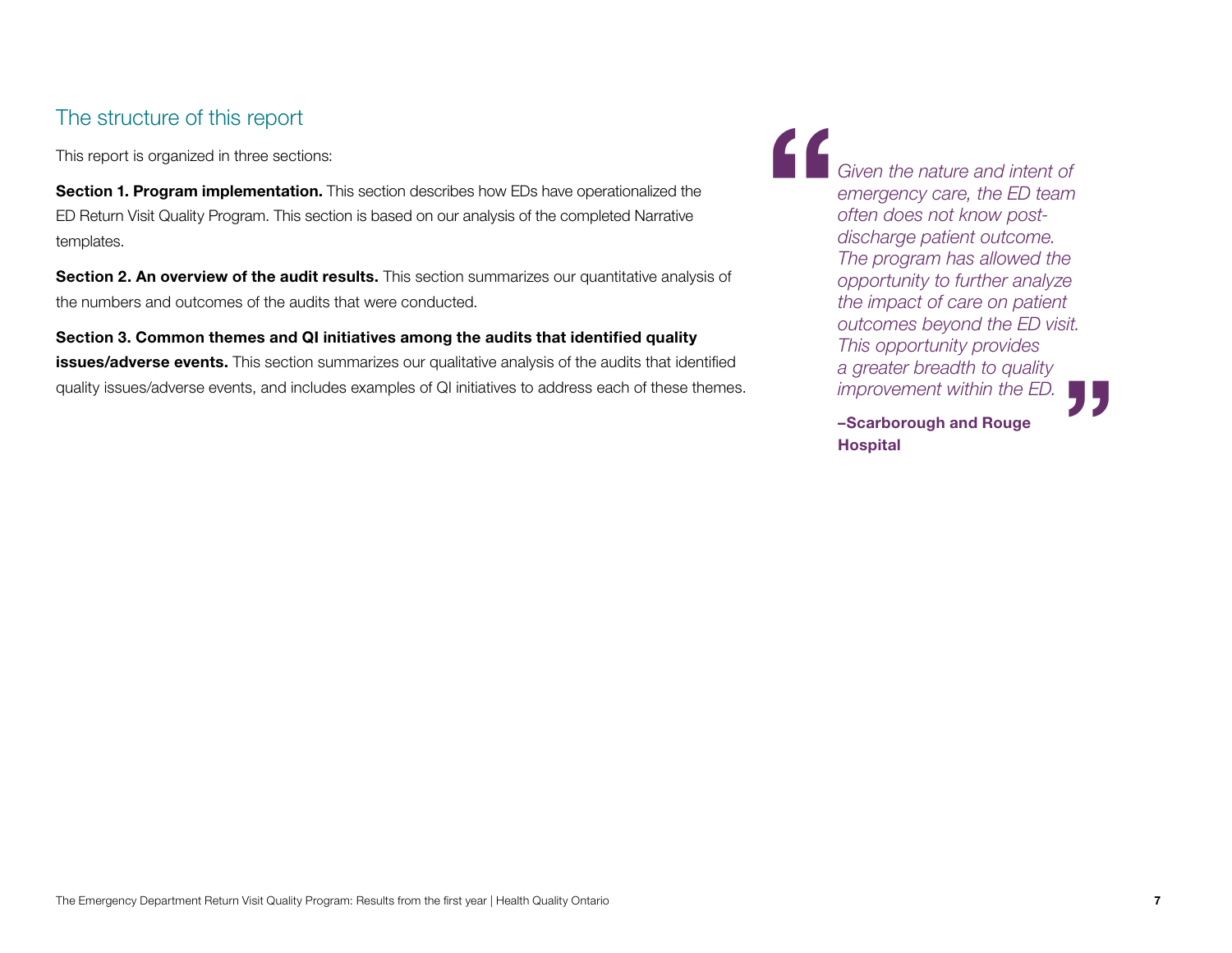## <span id="page-7-0"></span>Section 1. Program implementation

In this section, we describe how EDs have operationalized the ED Return Visit Quality Program, as reported in the Narrative sections of their submissions. We share examples of how EDs have customized this program to better suit their site.

We encourage EDs to review these examples and consider adopting those that are feasible to them, if they believe that the approach would support QI in their ED.

## EDs are engaging many different stakeholders in the program, including front-line physicians and other ED providers

Participating EDs reported many ways in which they have engaged their staff and clinicians in this program:

- Many EDs formed interdisciplinary teams that assumed responsibility for conducting the audits. These teams typically included physicians and nurses.
- Some EDs also involved their quality and patient safety staff, if they were available and if this was feasible at their site.
- Many EDs described engaging individual front-line physicians to conduct the audits. Some sites requested that physicians volunteer, while others required physicians to audit cases that they had been involved in.

Involving front-line care providers enables participating EDs to generate richer feedback that incorporates multiple viewpoints. This approach will likely identify issues that a single provider or single type of provider would not have found.

Southlake Regional Health Centre has included ED nurses in their review committee, and has added a column in the audit template to record opportunities for QI specifically relating to nursing care in the ED.

Scarborough and Rouge Hospital indicated that they will be involving patient advisors in the summary of results and action planning in Year 2.

"*Participation in this program has allowed us to set up a structured review and audit process for readmissions within our ED. It becomes another venue to identify process improvement initiatives within our ED and encourage valuable dialogue with our Medical and Nursing colleagues. The program promotes improvement and not performance management.* "נ<br>**"** 

–St. Thomas Elgin General **Hospital**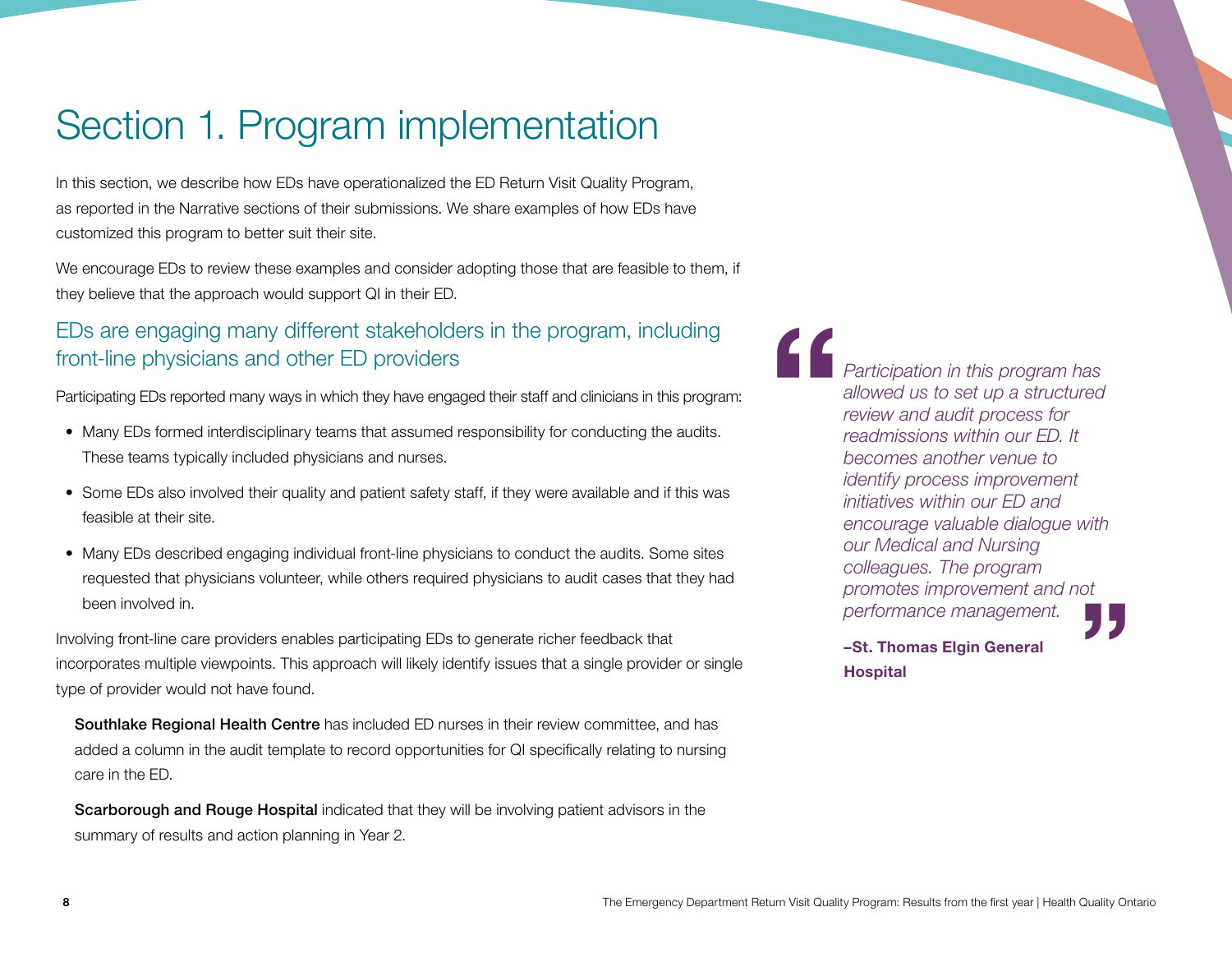**Sinai Health System** created a multidisciplinary team to conduct their mandatory reviews, but also subdivided their data reports by the attending physician on visit #1 and calculated return visit rates for individual physicians. They provided each physician with a report that included their return rate, the overall group rate and range, and the list of cases they attended. They provided some guidance on how to review cases and offered to assist or discuss with them, but allowed the physicians to decide how much or little review to perform.

### EDs are generating internal reports of return visits to facilitate timely review

Many EDs reported that they have set up a process for generating reports of return visits within their site to facilitate timely identification and review of return visits. A few EDs indicated that they had already been doing this before the ED Return Visit Quality Program was conceived.

Although this approach might not be realistic for many EDs that lack the necessary resources or infrastructure, it can circumvent the lag time to the release of the data reports (which reflects the time necessary for Access to Care to receive the data from the Canadian Institute for Health Information, conduct their analysis, and prepare the report). Generating these internal reports allows for more timely audits of cases, which may enable richer feedback to be collected from clinicians before their memories of the cases fade.

**The Hospital for Sick Children** has been tracking 72-hour return visits resulting in hospitalization for the last three years. They have developed several QI projects as a result of this initiative, including a Sickle Cell Optimization Program, a Culture Follow-Up and Escalation Algorithm, and a Young Infant Fever QI Project. They find that the ED Return Visit Quality Program adds value by flagging the sentinel indicator involving paediatric sepsis, as well as by flagging cases that involve return visits to other hospitals (which were not otherwise being identified).

**Peterborough Regional Health Centre** indicated that they have an established QI program that involves flagging return visits. The visits they flag in this program are return visits within 48 hours with acute condition. They have identified numerous QI initiatives arising from this program.

" **"** *Experience performing audits is valuable and helps alter one's own behaviour after seeing that of others.*

–Brant Community Healthcare System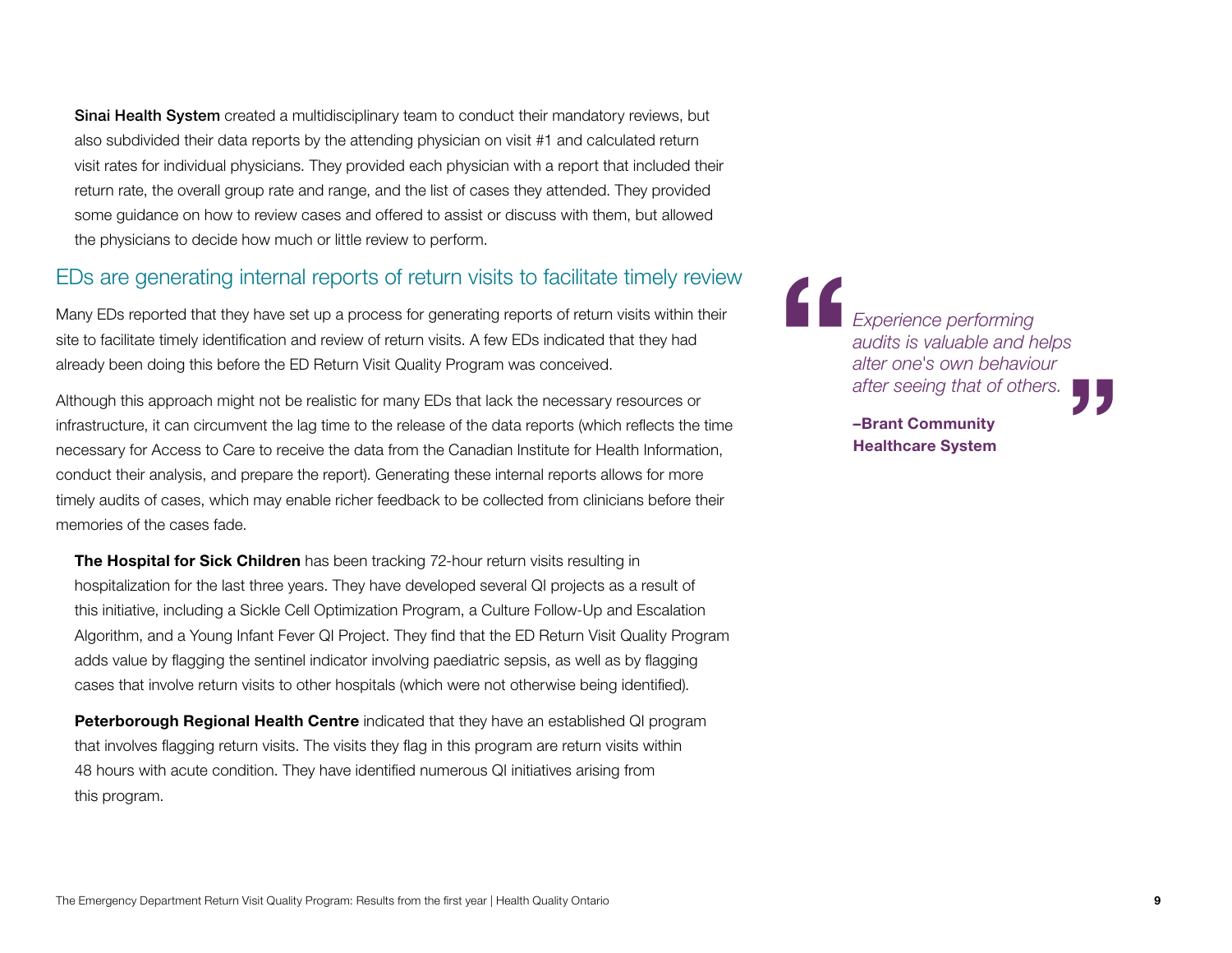## EDs are targeting the selection of cases to audit to increase their learnings or align with areas of interest

A few EDs indicated that they are interested in selecting cases to audit non-randomly to focus on cases where they expect additional learnings.

Ross Memorial Hospital plans to align the program with their organization's strategic goals for Year 2. They will consider focusing on return visits involving patients with chronic obstructive pulmonary disease, as this is an area of focus for QI this year.

**Lakeridge Health Corporation** plans to generate a top 10 list of themes/opportunities for improvement identified through this program. They will consider a more targeted approach to reviewing all-cause 72-hour return visits in Year 2 based on the themes that they identify during this process.

**University Health Network** worked with their Decision Support team to generate lists of discharge diagnoses for both the first visit and the return visit/admission. They examined the lists to identify which diagnoses were most common among the index visits and return visits/ admission. For Year 1, they ensured that cases with these common diagnoses were included in the all-cause return visits they chose to audit. Moving forward, they are considering identifying specific areas of interest to focus their audits on, in addition to maintaining a subset of their audits for random cases to ensure that they still have the opportunity to identify as-yet-unknown quality issues.

## EDs are discussing results regularly

Many EDs reported that they bring the results of the audits to their ED Quality Committee meetings. Some EDs also discuss audits during rounds.

Conducting discussions about these audits routinely and frequently can help to foster a culture of quality by taking the focus away from the individual providers involved in a given case, and instead demonstrating that these quality issues/adverse events may be encountered by all clinicians and emphasizing the systematic changes that could be made to prevent them from happening again. Sharing concrete examples can also help to trigger change, either by engaging clinicians through compelling stories or by convincing leaders that an issue is truly a significant one.

" *We have found that by including the front-line staff in this process, it allows for everyone to be part of the learning and the outcome, thus feeling invested in the change of the department.*



–Bluewater Health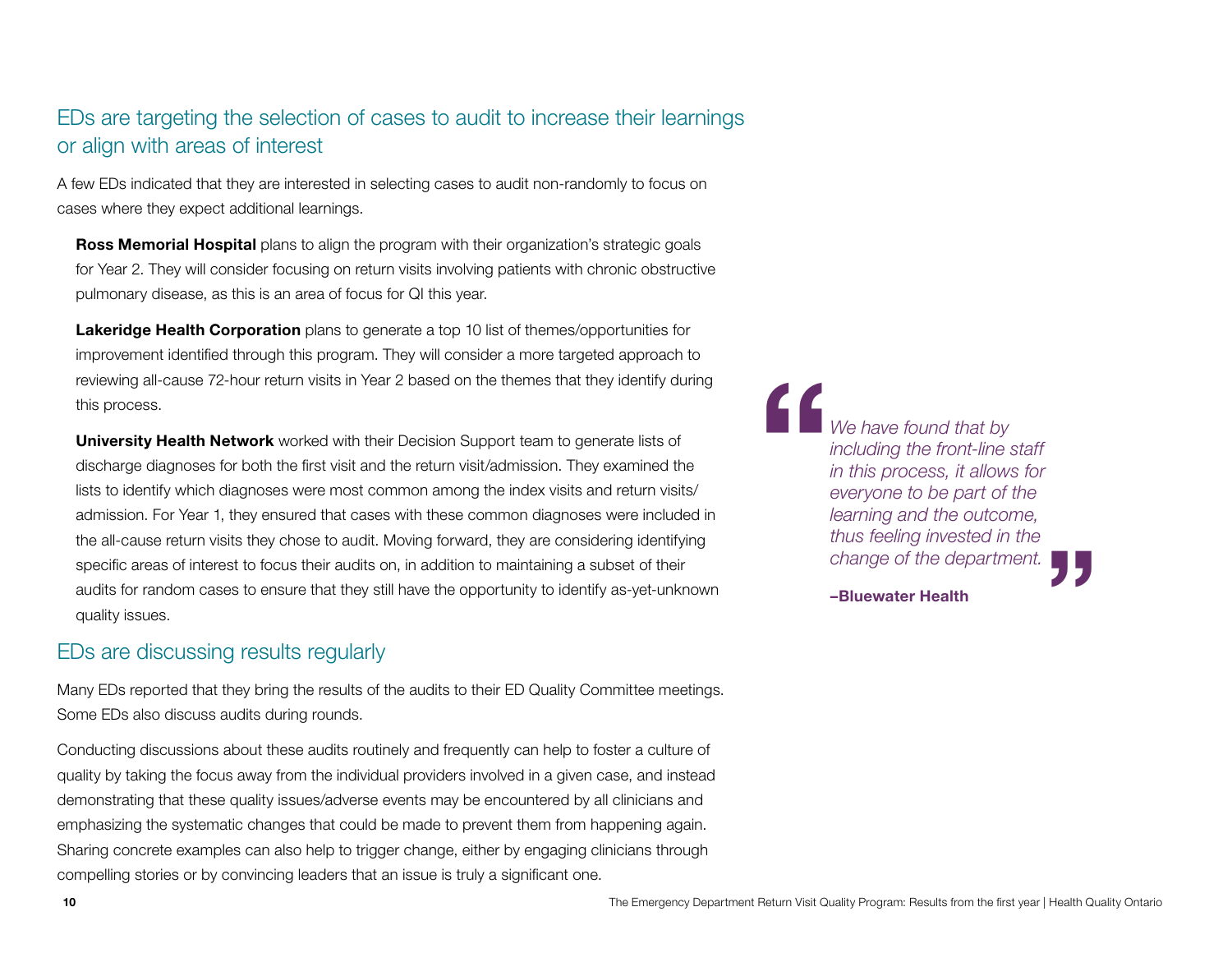## EDs are considering collaborating with other sites or with their LHIN

Several EDs commented on the partnerships they are developing to share learnings from this program. Some envision that this may eventually enable them to collaborate to learn what happened in cases in which the return visit and admission occurred to a different hospital.

Health Sciences North reported that initial discussions are occurring within the North East LHIN with regard to creating a collaborative to share and debrief findings.



–North Bay Regional Health Centre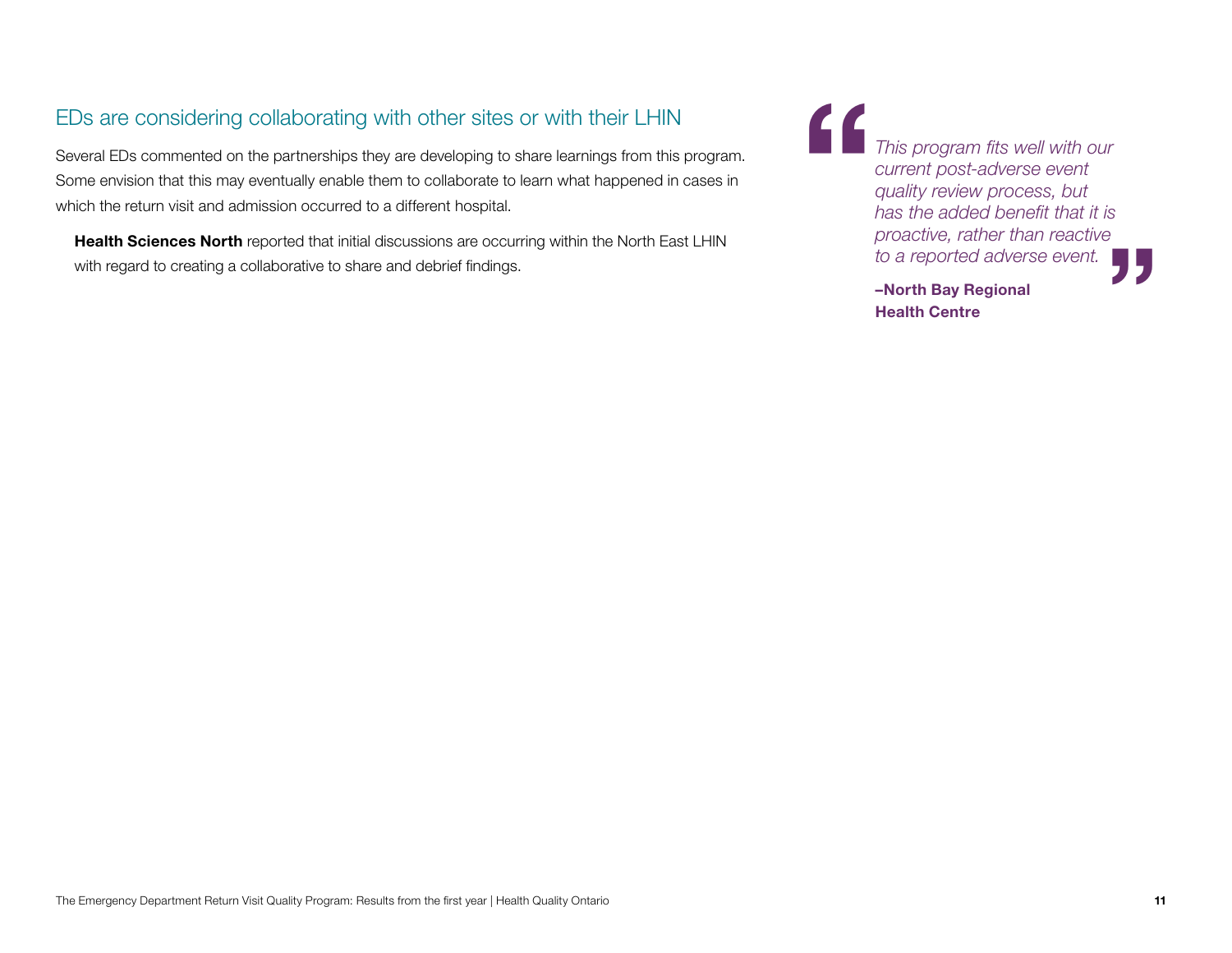## <span id="page-11-0"></span>Section 2. An overview of the audit results

This section presents a summary of the number of audits conducted and a quantitative analysis of their outcomes, as defined in the audit templates submitted by participating EDs.

## The types of return visits being audited

There are several types of return visits included in the data reports provided to participating EDs:

- • Return visits within 72 hours for any diagnosis resulting in admission (referred to as *all-cause 72-hour return visits*); and
- Return visits within 7 days resulting in admission and involving one of three key 'sentinel diagnoses' on the return visit, paired with a set of potentially related diagnoses on the initial visit (referred to as *return visits involving sentinel diagnoses*).

The definition for all-cause 72-hour return visits was derived from a study conducted in an Ontario ED, which found that these cases are a useful trigger for investigation to identify adverse events.<sup>1</sup>

The three sentinel diagnoses investigated in this program were AMI, paediatric sepsis, and subarachnoid hemorrhage. The definitions for return visits involving the three sentinel diagnoses were derived from three articles that investigated return visits for these diagnoses in the context of Ontario's EDs.3-5 These sentinel diagnoses were chosen for several reasons. First, the addition of paired diagnoses on the initial visit increases the likelihood that the two visits are related; it is therefore likely that fewer cases will need to be screened before opportunities for QI are identified. Second, AMI, paediatric sepsis, and subarachnoid hemorrhage represent diagnoses for which there is a high likelihood of disability or death resulting from a missed diagnosis; thus, EDs that identify quality issues that have contributed to missed sentinel diagnoses may prevent significant patient harm by addressing these issues.

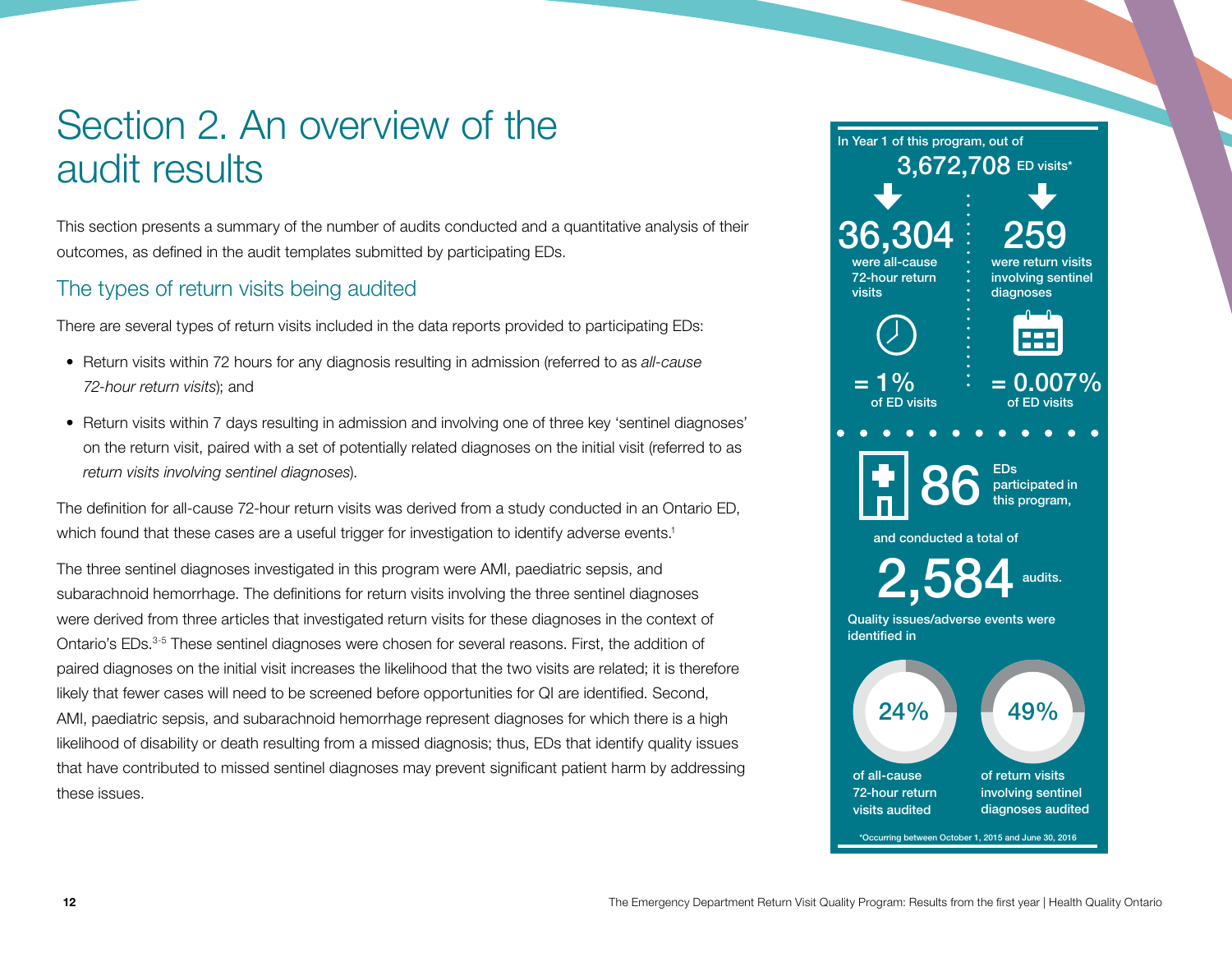## Rate of identification of quality issues/adverse events among the different types of return visits

We investigated the rates of identification of quality issues/adverse events among the different types of return visits (Table 1). As expected, the rate of identification of quality issues/adverse events was higher among the cases involving sentinel diagnoses (approximately 50% for each of the three diagnoses) compared with all-cause 72-hour return visits (24%).

At 24%, the rate of identification of quality issues/adverse events among the all-cause 72-hour return visits was higher than the rates identified in the literature; for example, the study by Calder et al (2015) identified adverse events in 11.9% of return visits within 72 hours resulting in admission in an Ontario ED.1 However, we would expect the rate associated with this program to be higher, because some EDs intentionally chose to audit cases that they suspected would result in the identification of quality issues/ adverse events, or eliminated cases from review once it became clear that a quality issue/adverse event would not be identified.

For more information on the technical specifications on these different types of return visits and how they were identified, refer to page 7 of the [ED Return Visit Quality Program](http://www.hqontario.ca/Portals/0/documents/qi/faq-emergency-department-en.pdf)  [Frequently Asked Questions](http://www.hqontario.ca/Portals/0/documents/qi/faq-emergency-department-en.pdf)  [document](http://www.hqontario.ca/Portals/0/documents/qi/faq-emergency-department-en.pdf), available from <www.hqontario.ca/ED-Return-Visit> i

#### TABLE 1

Type of return visit, number of cases audited, and number (%) of audits that resulted in the identification of an adverse event/quality issue

| <b>Type of return visit</b>                          | Number of cases audited | Number (%) of audits that resulted in the<br>identification of an adverse event or quality issue |  |  |
|------------------------------------------------------|-------------------------|--------------------------------------------------------------------------------------------------|--|--|
| Non-sentinel cases<br>(72-h all-cause return visits) | 2,354                   | 571 (24)                                                                                         |  |  |
| Any sentinel diagnosis                               | 219                     | 107 (49)                                                                                         |  |  |
| Acute myocardial infarction                          | 175                     | 85 (49)                                                                                          |  |  |
| Paediatric sepsis                                    | 28                      | 14 (50)                                                                                          |  |  |
| Subarachnoid hemorrhage                              | 16                      | 8(50)                                                                                            |  |  |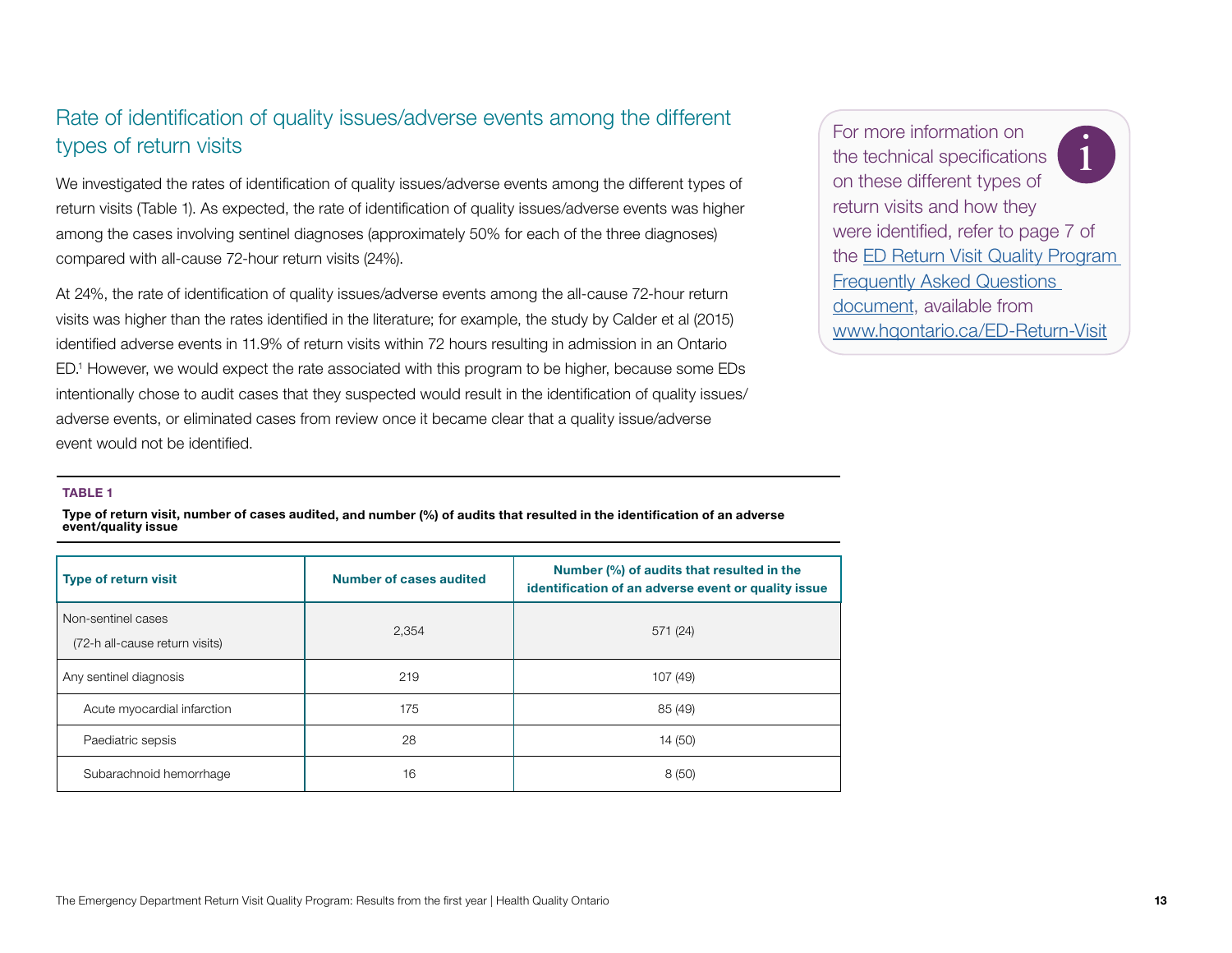There is also likely significant variability with regard to what different reviewers in EDs across the province would consider to be a quality issue/adverse event. Guidelines for making this determination were provided, but a certain amount of clinical judgment is also required, so some amount of variability is expected.

The selection bias affecting the all-cause 72-hour return visit rate would not affect the rates for the sentinel cases, since participating EDs were required to audit all of these cases.

EDs that found very few quality issues/adverse events when conducting their audits might consider using some of the techniques discussed in Section 1 (e.g., pre-selecting cases or involving reviewers who were not involved in the case to get a fresh perspective) to increase their learning opportunities for the next year.

## Severity of harm among the adverse events/quality issues identified

As part of the audit template used in this program, we asked participants to determine the severity of harm when a quality issue/adverse event was present using the classification system defined by the World Health Organization.<sup>6</sup> We observed that the severity of harm was higher among the cases involving sentinel diagnoses compared with non-sentinel cases, with the quality issues/adverse events identified in all sentinel cases more frequently resulting in moderate harm, severe harm, or death (Table 2). These results reiterate the importance of investigating the return visits involving sentinel diagnoses.

## A note on the audits that did not result in identification of quality issues/adverse events



Many of the return visits that were not associated with quality issues/adverse events were due to natural disease progression. Some audits specifically mentioned that discharge instructions had been provided to the patient on the first visit, instructing them to return to the ED if their condition worsened. These are good examples of return visits that are associated with appropriate care, and this is part of the reason why the ED Return Visit Quality Program is not focused on reducing the rate of return visits – sometimes a return visit is preferable to admission on the index visit, and indicates that the discharge instructions were clear and understood by the patient.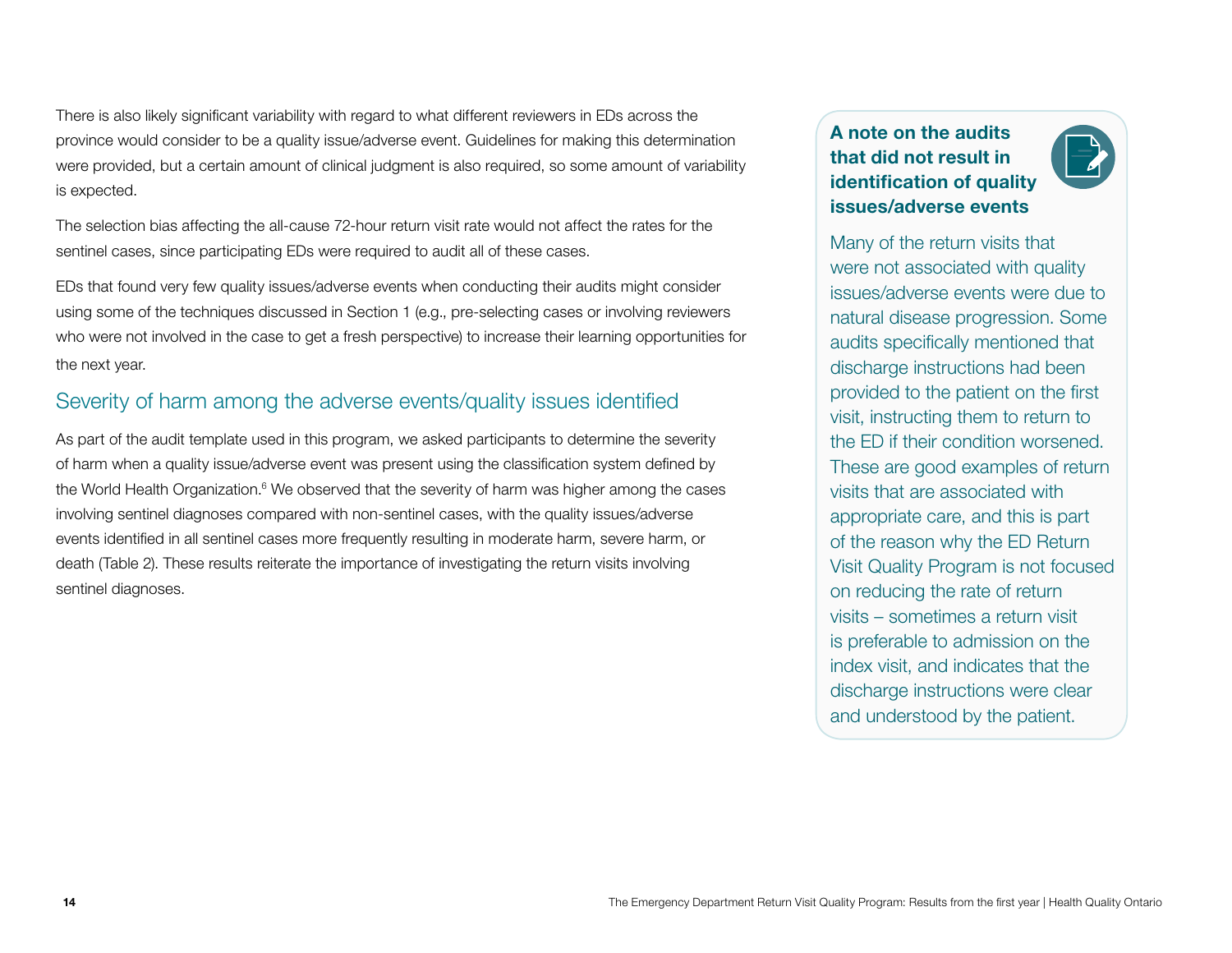#### TABLE 2

#### Severity of harm of quality issues/adverse events according to the type of return visit

|                                 | Type of return visit, n (%)                 |                                            |                                           |                                      |                                              |  |
|---------------------------------|---------------------------------------------|--------------------------------------------|-------------------------------------------|--------------------------------------|----------------------------------------------|--|
| Severity of harm of             | <b>Non-sentinel</b><br>diagnoses (all-cause | <b>Sentinel diagnoses</b>                  |                                           |                                      |                                              |  |
| quality issue/<br>adverse event | 72-hour return visits;<br>$n = 571$         | <b>All sentinel diagnoses</b><br>$(n=107)$ | <b>Subarachnoid</b><br>hemorrhage $(n=8)$ | <b>Paediatric sepsis</b><br>$(n=14)$ | <b>Acute myocardial</b><br>infarction (n=85) |  |
| <b>None</b>                     | 44 (7.7)                                    | 4(3.7)                                     | 1(12.5)                                   | O(0)                                 | 3(3.5)                                       |  |
| Mild                            | 201 (35.2)                                  | 20(18.7)                                   | 1(12.5)                                   | 4(28.6)                              | 15 (17.6)                                    |  |
| Moderate                        | 233 (40.8)                                  | 55(51.4)                                   | 1(12.5)                                   | 8(57.1)                              | 46 (54.1)                                    |  |
| <b>Severe</b>                   | 53(9.3)                                     | 14 (13.1)                                  | 1(12.5)                                   | 2(14.3)                              | 11(12.9)                                     |  |
| <b>Death</b>                    | 10(1.8)                                     | 6(5.6)                                     | 1(12.5)                                   | O(0)                                 | 5(5.9)                                       |  |
| Unable to determine             | 13(2.3)                                     | 7(6.5)                                     | 2(25)                                     | O(0)                                 | 5(5.9)                                       |  |
| <b>Type not specified</b>       | 17(3.0)                                     | 1(0.9)                                     | 1(12.5)                                   | O(0)                                 | O(0)                                         |  |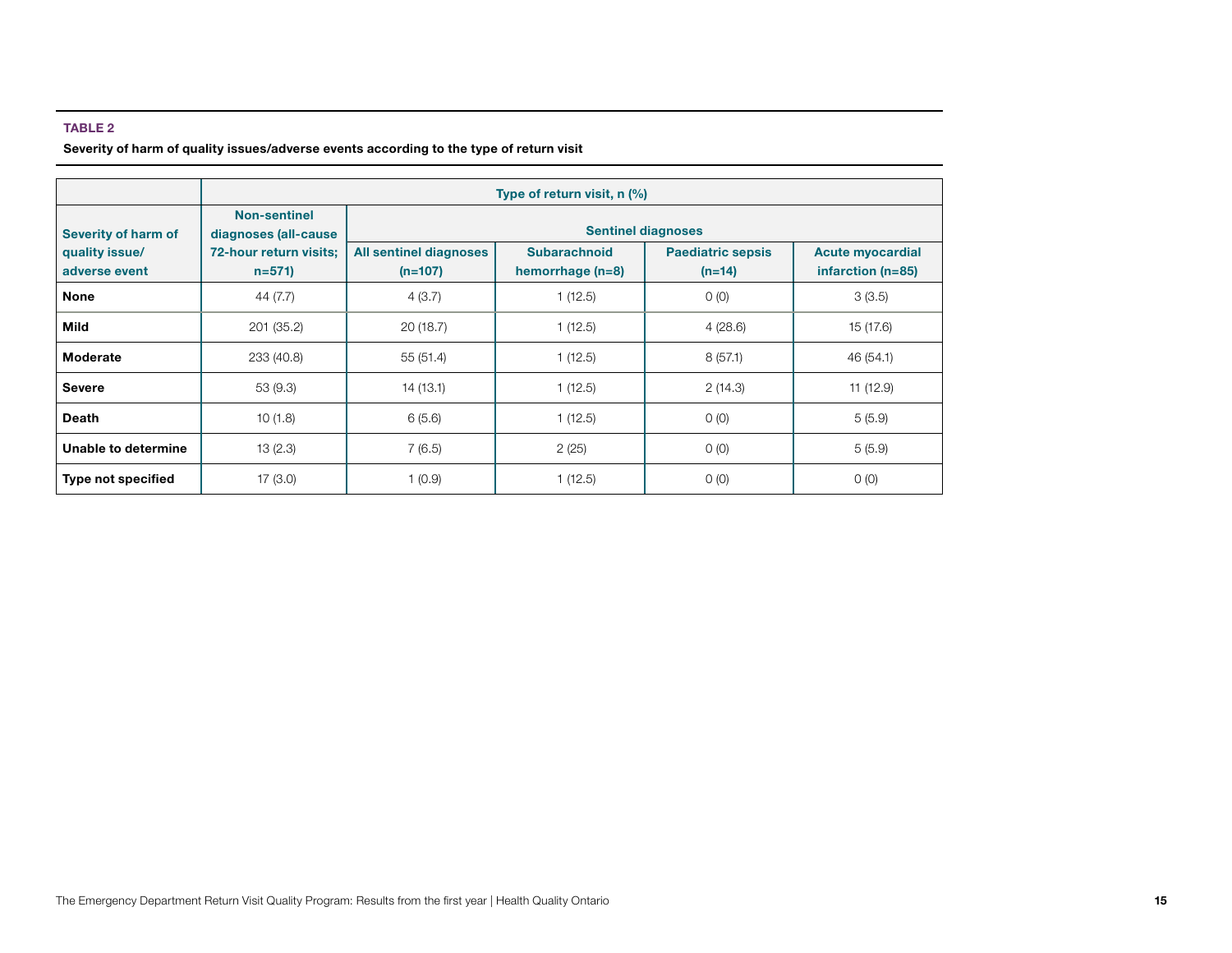## <span id="page-15-0"></span>Section 3. Common themes and QI initiatives among the audits that identified quality issues/adverse events

In this section, we summarize the results of our qualitative analysis of the audits in which quality issues/ adverse events were identified. We discuss the common themes we observed in the different types of return visits, and present examples of QI initiatives that EDs have undertaken to address these themes.

We encourage program participants to review these themes and consider whether they might be present in their ED as well. These lessons learned by other EDs could be used proactively to identify and address similar issues in EDs where a significant quality issue/adverse event may not yet have occurred.

#### A note on methodology



A team of quality improvement specialists at Health Quality Ontario independently conducted a review of the completed Narrative templates. The examples of QI initiatives presented in this section of the report are largely drawn from this review of the completed Narrative templates, with some examples pulled directly from the audit templates.

When choosing QI initiatives to feature in this report, we aimed to include examples that were specific and that could potentially be replicated by other EDs. We also attempted to include initiatives that fall higher on the Hierarchy of Effectiveness. Although many EDs included general statements about "communicating to clinicians" or "educating clinicians" about an issue, we did not select these examples to be featured in this report.

For more information on the methodology we used to generate the analyses presented in this section and the teams who conducted these analyses, see Appendix A: Methodology.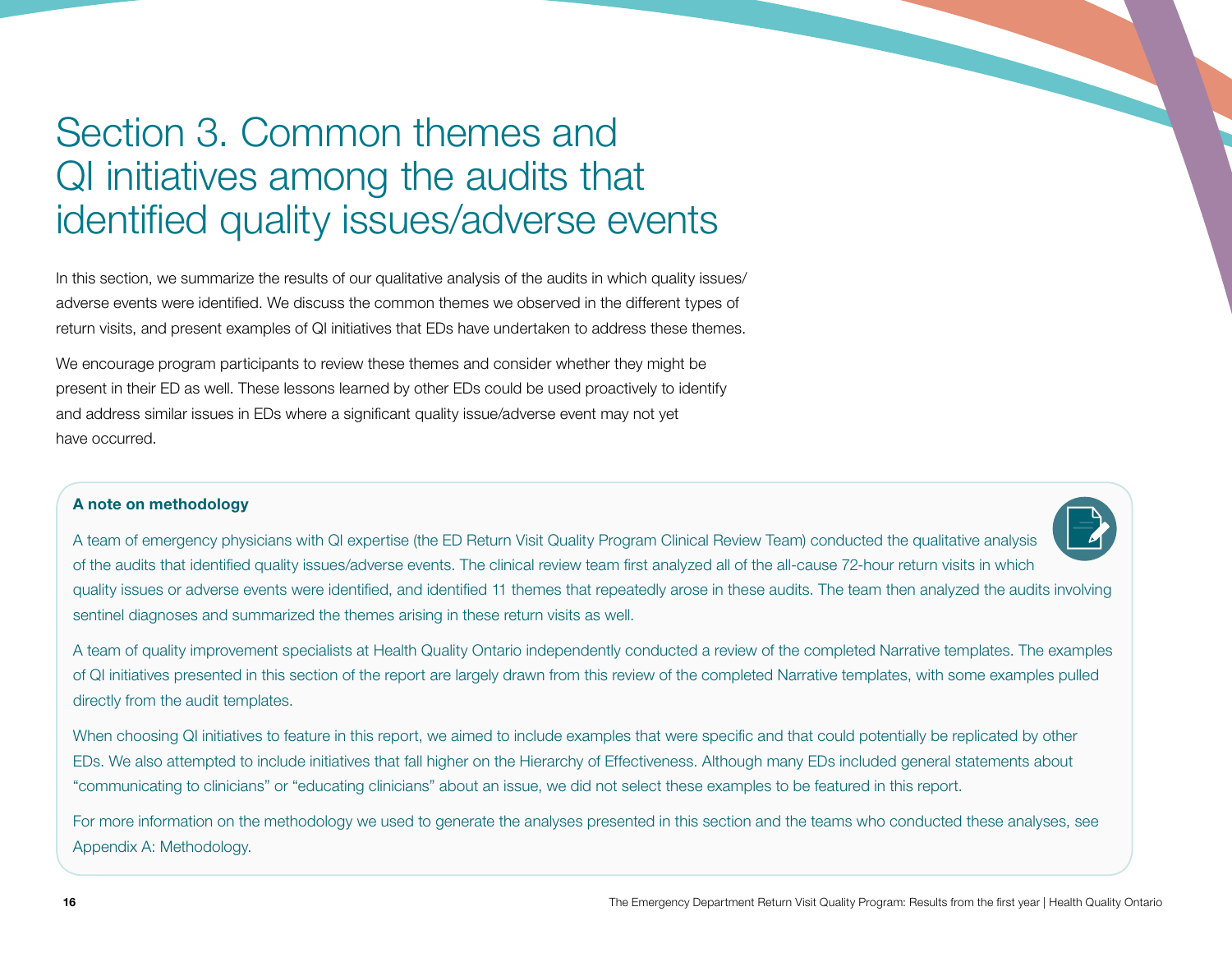## <span id="page-16-0"></span>All-cause 72-hour return visits

A total of 571 (24%) of the 2,354 all-cause 72-hour return visits that were audited resulted in the identification of quality issues/adverse events. Eleven key themes arose when the clinical review team analyzed the all-cause 72-hour audits that resulted in the identification of quality issues/adverse events. We have separated these themes into three groups:

- 1. Themes related to patient characteristics or actions;
- 2. Themes related to actions or processes of the ED team; and
- 3. Themes related to system issues.

Each of these is discussed in detail below.

#### 1. Themes related to patient characteristics or actions

#### Patient risk profile

Many return visits involved patients who were high-risk due to the multiple comorbidities, psychosocial status, support system, age (e.g., paediatric patients), etc. that may not have been adequately accounted for by the ED clinicians during their evaluation and management.

#### *Approaches to QI*

Georgian Bay General Hospital recognized that their work with North Simcoe Muskoka Health Links to link and identify high-risk patients will help to minimize the risk of return visits among these patients. They are currently working to ensure access to coordinated care plans within the ED.

**St. Joseph's Health Centre, Toronto** noted that awareness and education about the complex needs of patients with mental health and addiction issues is needed in the ED. They plan to continue to bring forward stories learned through ED Health Link on patients with mental health and addictions (many are high users of the ED) to discuss the barriers/needs they have.

The Hierarchy of Effectiveness for QI interventions may be useful as EDs plan QI initiatives. Read about the Hierarchy of Effectiveness at [patientsafe.](https://patientsafe.wordpress.com/the-hierarchy-of-intervention-effectiveness/) [wordpress.com/the-hierarchy-of](https://patientsafe.wordpress.com/the-hierarchy-of-intervention-effectiveness/)[intervention-effectiveness/](https://patientsafe.wordpress.com/the-hierarchy-of-intervention-effectiveness/)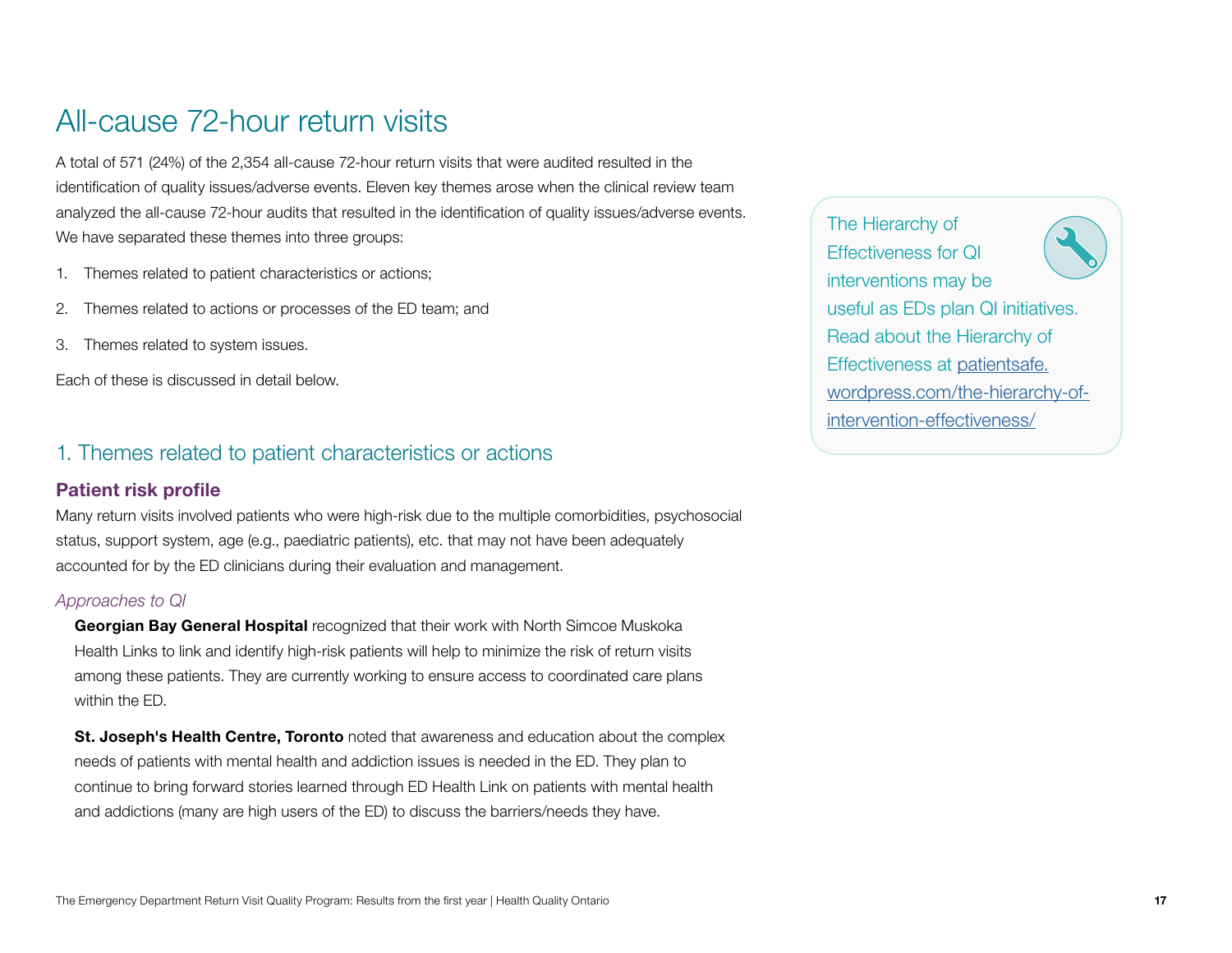#### **Elderly patients**

Return visits resulting in admission frequently involved elderly patients. Many audits of cases involving elderly patients revealed that these patients' unique needs and presentations may not have been adequately considered or addressed in the first visit to the ED.

Common examples of issues related to elderly patients include the following:

- There were inadequate supports in the community, including family and friends or medical support system (e.g., home care), which may have led to challenges implementing the plan of care and a subsequent return visit
- The patient had multiple comorbidities, which may have overlapped or conflicted with the prescribed plan of care
- The patient had altered mental status (e.g., dementia), leading to difficulty in communicating symptoms

#### *Approaches to QI*

For elderly patients, the quality issues may be rooted partially outside the ED and within the health system overall (e.g., inadequate supports in the community). Some sites recognized that they could do more to connect elderly patients with resources outside the hospital. Nonetheless, there are opportunities to ensure safer discharge plans within the ED by connecting with patients' caregivers (who may or may not be in the ED with them), by involving allied health professionals in the ED when available (e.g., physiotherapists, occupational therapists, social workers), or by involving nurses specialized in geriatric emergency medicine.

**Queensway Carleton Hospital** recognized an opportunity to improve with regard to the care they provide to elderly patients. They have undertaken several steps to make their ED more friendly to their geriatric patients. These include providing the following education opportunities for their nurses and physicians:

- Geriatric Resource Nurse (GRN) training
- Geriatric Emergency Nursing Education (GENE)
- Online courses for physicians through the Geri-EM website

Geri-EM is an e-learning website that provides personalized e-learning in geriatric emergency medicine.

Visit [www.geri-em.com](http://www.geri-em.com) for more information.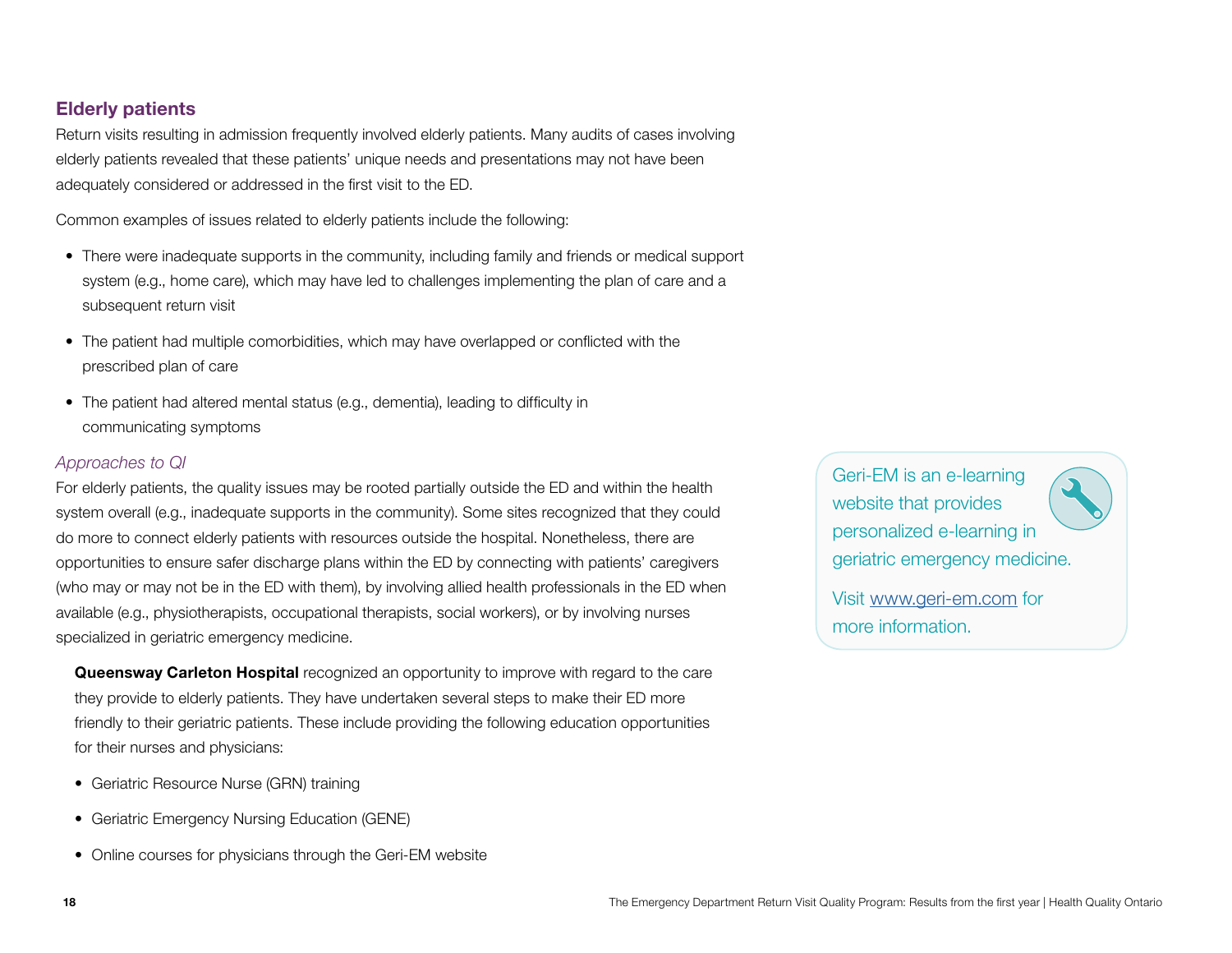- An education day for physicians, led by a gerontologist
- Attendance at a workshop regarding the creation of a geriatric-friendly ED

**Scarborough and Rouge Hospital** has initiated a regional geriatric management project lead in the ED along with the Central East CCAC and Central East LHIN Seniors Care Network. The purpose is to build knowledge capacity and enable best practice care standards for frail seniors within the ED.

#### Patients who left against medical advice or left without being seen

A number of return visits involved patients who left against medical advice or left without being seen during their first visit. Some patients may also have left after a medical directive had been initiated. Many EDs discussed this theme in their Narrative submissions, with some noting that these return visits may involve patients who do not feel well enough to wait for long periods of time.

Although this theme was commonly observed, it is important to keep in mind that the audits conducted as part of this program will not capture the many patients who leave without being seen and do not experience any ill effects. In fact, according to an analysis of data from high-volume EDs in Ontario, patients who leave without being seen are not at higher risk of death or hospital admission within 7 days.<sup>7</sup>

#### *Approaches to QI*

ED overcrowding/wait times are perceived to be a significant contributor to patients' decision to leave before being seen or discharged; thus, reducing wait times in the ED will likely help to address patients leaving without being seen.

Some EDs mentioned their plans to follow up with patients who left without being seen (e.g., through telephone). We encourage EDs to consider their approach to this carefully in light of the fact that patients who leave without being seen do not appear to be at higher risk of death or hospital admission to ensure that they will get the most value from their efforts.<sup>7</sup> Examples might include following up with patients who were considered high-risk on triage.

**Kingston General Hospital** has implemented Chart Cards at triage. These are intended to act as a tool to remind triage nurses to complete reassessments. They plan to complete monthly chart audits focusing on reassessment times and completion rates.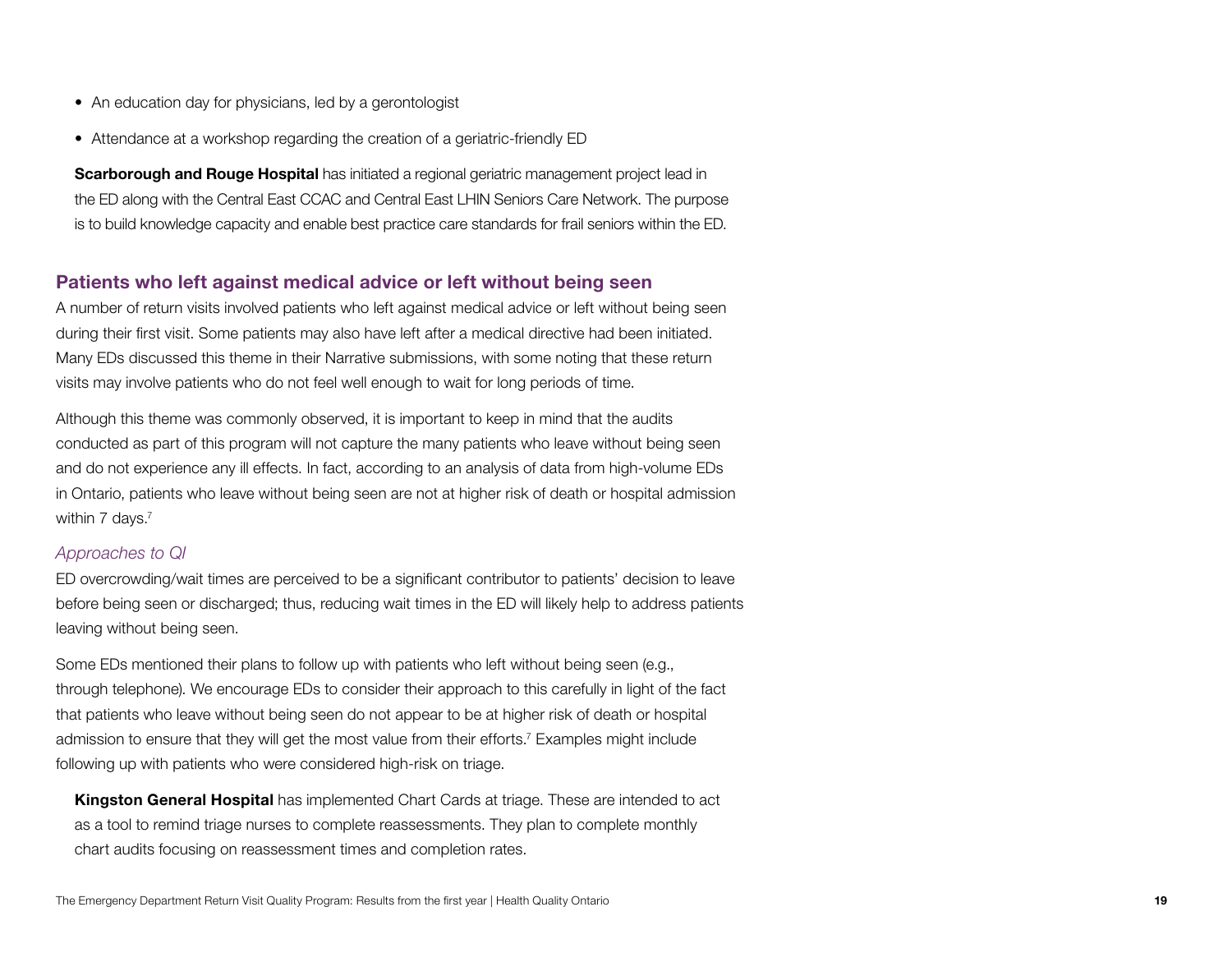## 2. Themes related to actions or processes of the ED team

#### Issues related to physician documentation

Many audits mentioned that documentation in the charts was suboptimal (e.g., illegible or incomplete). The ED physicians who performed the audits sometimes believed that this suboptimal documentation had contributed to the return visit. For other audits, the suboptimal documentation meant that it was difficult to identify the cause of the return visit because pertinent information was not recorded.

Here are some common examples of issues related to documentation:

- The documented patient history or physical examination was not sufficient
- Necessary tests were either not ordered or not documented
- There was no documentation that the treating physician had reviewed returned test results

#### *Approaches to QI*

Several EDs recognized that different aspects of their charting could be improved following their audits. One ED is working on a Lean project to improve their chart management process, while another is considering improvements to their ED face sheet that could support improved documentation.

#### Potential cognitive lapses on the part of the physician

This broad category includes audits that uncovered evidence of a knowledge gap or failure to act on signs and symptoms by the treating physician.

#### *Approaches to QI*

The process of having clinicians conduct audits of return visits to identify potential cognitive lapses (or other approaches to audit and feedback) is one way to help prevent the same cognitive lapse from occurring again in the future.

Many EDs indicated that cases involving cognitive lapses were discussed with clinicians one-onone, with the ED team, or in M&M rounds.

A few EDs mentioned educational interventions to target specific knowledge gaps. For example, **The Ottawa Hospital** is planning a dedicated HINTS exam workshop for ED physicians to support them in conducting this classically difficult clinical examination.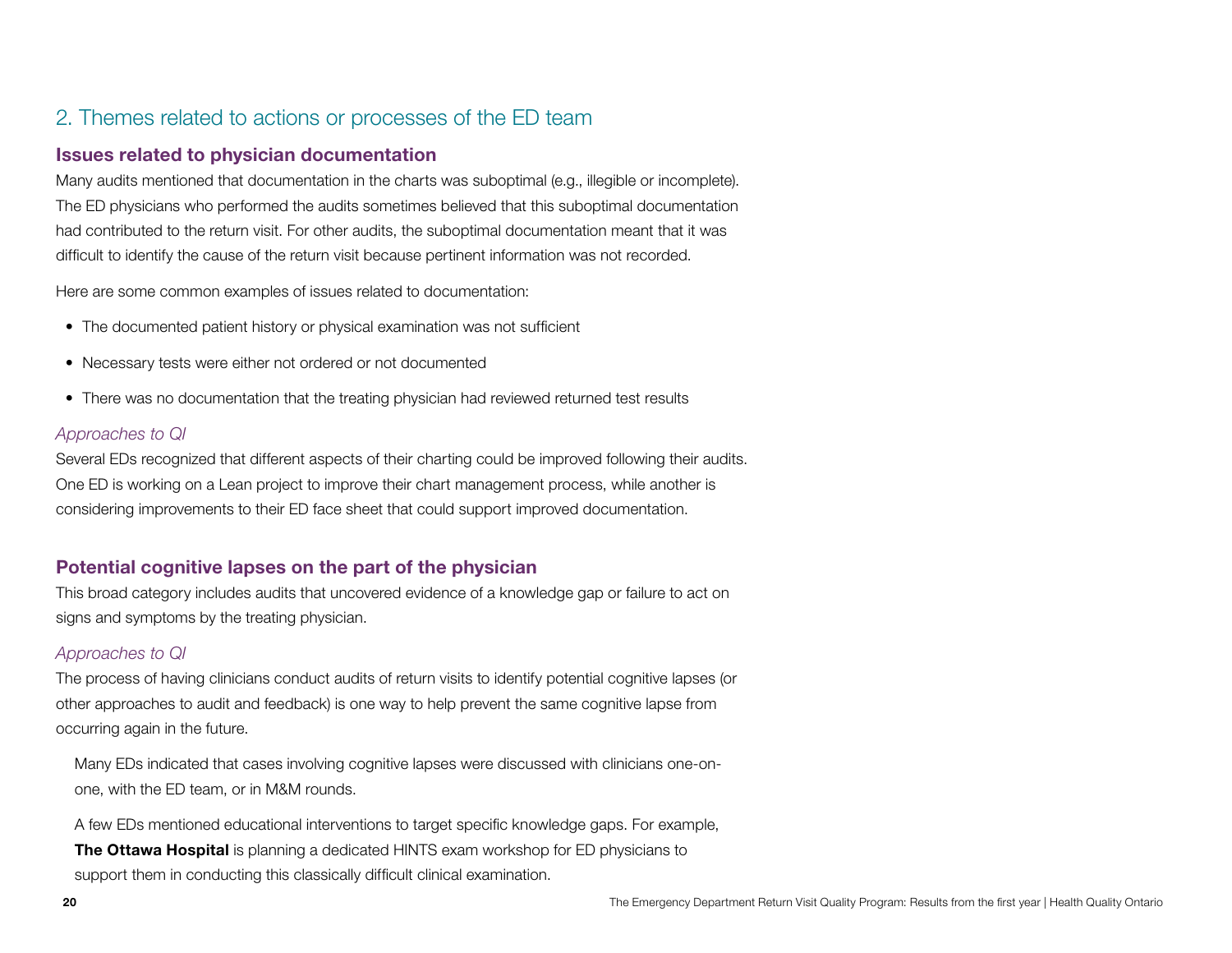#### High-risk medications & medication interactions

Some audits involved a failure to account for high-risk medications or address medication interactions in assessment and management.

#### *Approaches to QI*

**Georgian Bay General Hospital** is planning an initiative to conduct medication reconciliation for selected high-risk, non-admitted patients.

**Sunnybrook Health Sciences Centre** is planning a QI initiative to provide a medication list for all patients to accompany their ED charts.

**Markham Stouffville Hospital** conducted a 'prescribing in the elderly' geriatric/ED rounds as it was noted as an area of improvement by their review committee.

#### Issues related to abnormal or undocumented vital signs

Issues related to the documentation, communication, or reassessment of vital signs were fairly common. Specific examples include the following:

- Abnormal vital signs noted in the triage or nursing notes were not addressed in the physician chart, and/or were not repeated prior to discharge
- • Vital signs were not repeated for long periods of time during the patient's stay in the ED and/or before discharge (or if they were repeated, they were not recorded in the patient's chart)
- Abnormal vitals signs were recorded in the nursing notes after the last physician interaction with the patient, with no record of it being communicated to the treating physician

#### *Approaches to QI*

One ED observed that abnormal vital signs were sometimes not attended to in instances where the clinical presentation and assessment were reassuring. They are working on an initiative that involves enhancing the discharge process for paediatric patients to ensure that a set of vital signs is done at the time of discharge and communicated to the physician.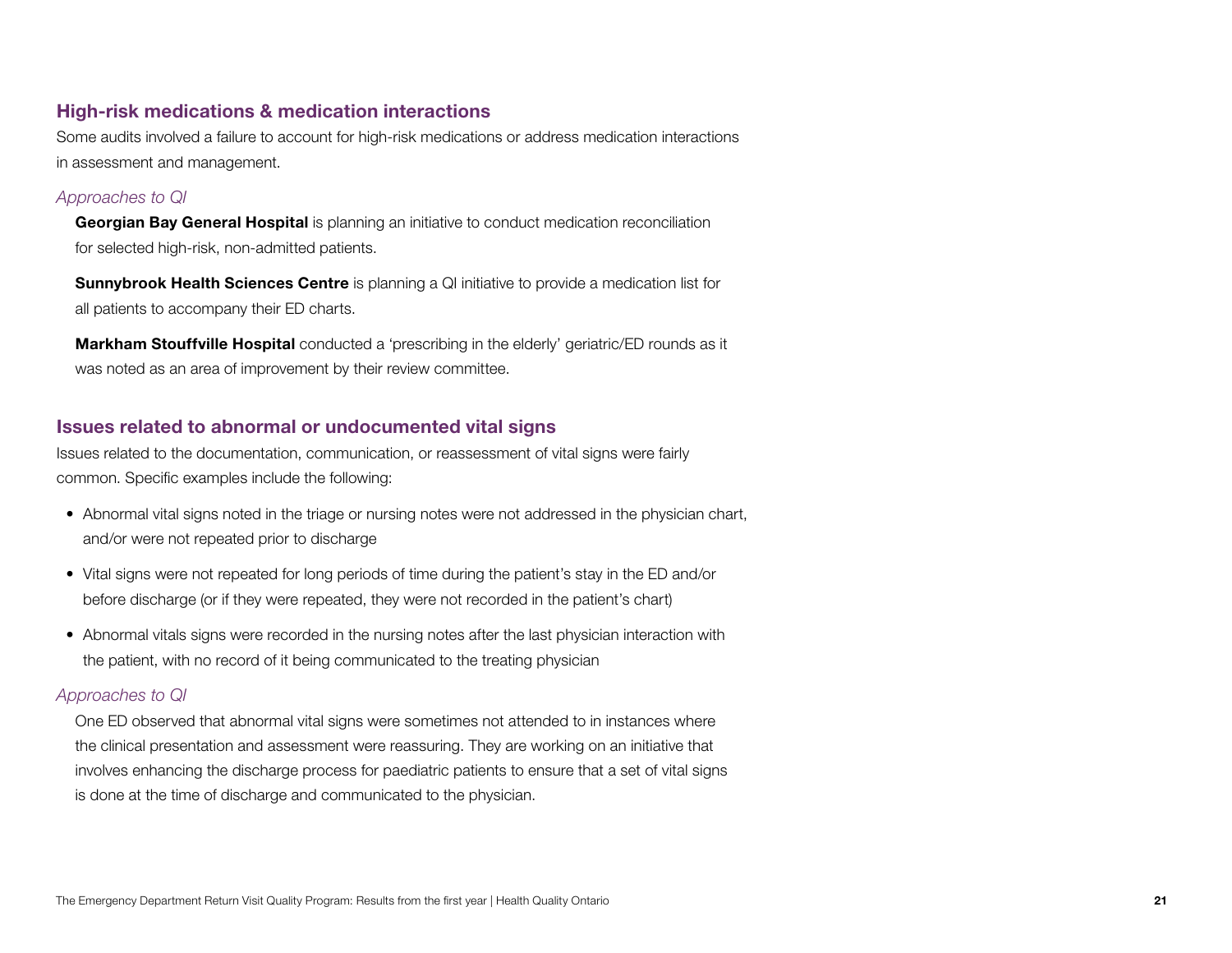**St. Mary's General Hospital** has added a colour-coded prompt on their tracker board to identify when vitals need to be completed.

**Bluewater Health** noted an opportunity for improvement with regard to their process for disposition from the ED. They are creating a focus group and working group to review findings from this program and include topics such as routine vital signs, assessments, documentation upon arrival to the ED, medication management and standard processes for information and assessments that need to be conducted upon discharge (e.g., vital signs, discharge instructions and required assessments).

#### Handovers and communication between providers

Some audits revealed evidence of suboptimal communication among providers, particularly during handovers or between treating physicians and nurses. This is an area in which lapses in quality care are known to occur.

#### *Approaches to QI*

**Milton District Hospital** has worked to do some reorganization of the department to enhance workflow and communication. They have made some improvements related to communication, particularly related to nurse-physician communication associated with reassessments and treatments.

**Scarborough and Rouge Hospital – Centenary Site recognized opportunities to improve** communication among team members, patients and families. They have initiated a QI project to enhance clearer communication and prevent errors. Examples include an improved triage chart, ED record, and "hand-over" document to improve the transfer of patient care.

#### Issues related to radiology

This theme includes issues related to interpretation of diagnostic imaging tests by the emergency physician and/or delegates, communication of findings by the radiologist, and acting on discrepancies in a timely manner.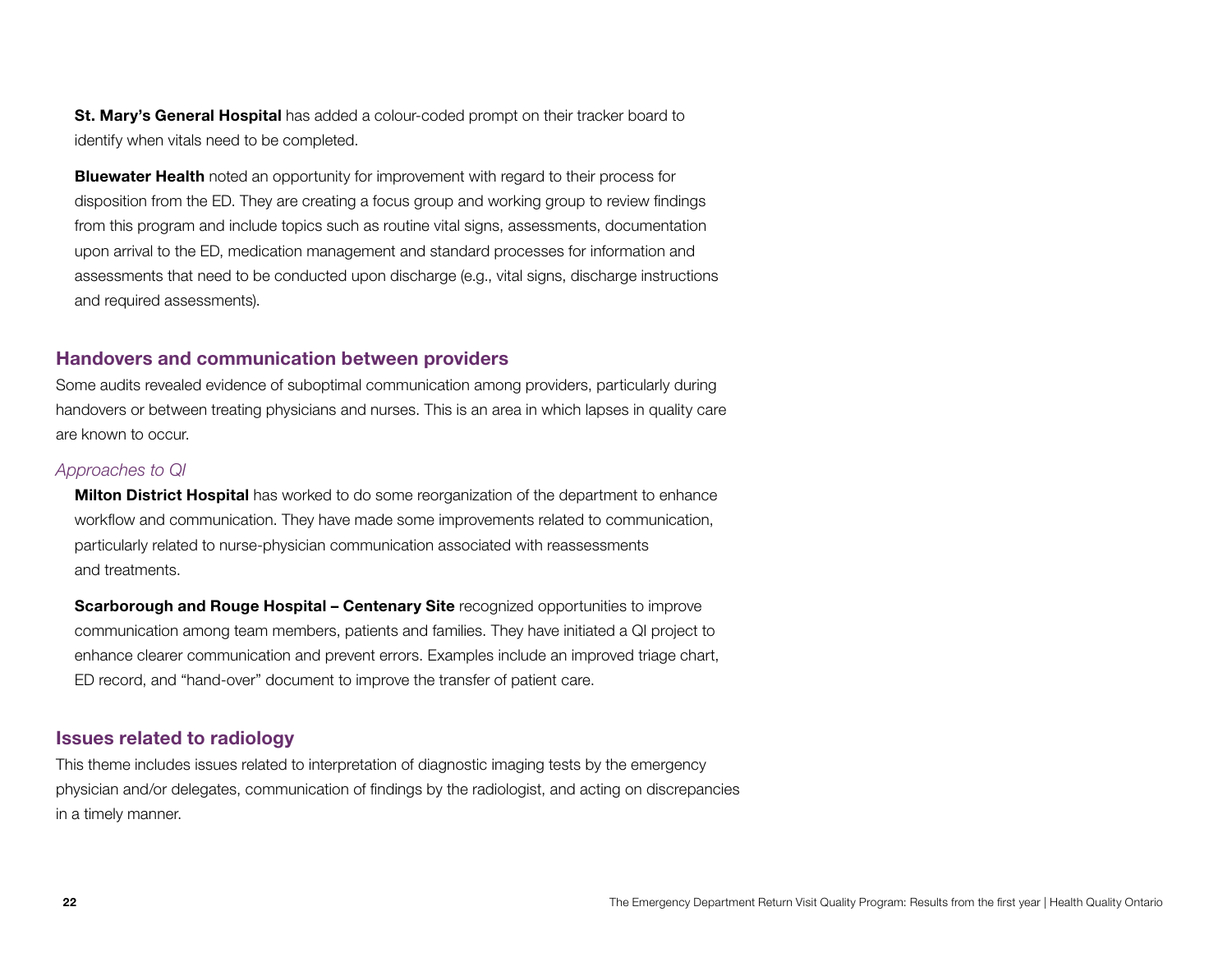#### *Approaches to QI*

**Woodstock Hospital** has a discrepancy protocol in place for when discrepancies are encountered in diagnostic imaging. This was revised in 2016 based on the audits and safety issues that were identified. A real-time electronic tracking tool was developed, showing all diagnostic imaging orders from the ED. It uses visual cues to prompt staff/physicians for timely completion and interpretation of diagnostic imaging tests.

**Sunnybrook Health Sciences Centre** has a rigorous discrepancy process in place to manage missed radiologic findings. This includes documentation of preliminary findings by emergency physicians and communication to the ED by radiologists for discrepant results.

### 3. Themes related to system issues

#### Lack of availability of diagnostic imaging or other tests

Many audits identified issues related to a lack of availability of diagnostic imaging or other testing after hours. Specifically, access to ultrasounds and magnetic resonance imaging (MRI) after hours was often mentioned.

#### *Approaches to QI*

Multiple EDs cited their plans to expand their hours or increase their capacity for diagnostic imaging.

**Scarborough and Rouge Hospital** plan to introduce enhanced after-hours access to diagnostic imaging for ultrasound tests. They also plan to expand the ultrasound fellowship for physicians to expand the number of bedside ultrasounds that can be conducted.

**Brant Community Healthcare System** reported that the results of the audits led to conversation regarding MRI availability in emergency situations. The radiology department has now operationalized a process to allow for MRI availability in emergency situations outside of regular hours.

**Sunnybrook Health Sciences Centre** has created a Division of Emergency Radiology to improve diagnostic imaging services provided to the ED, .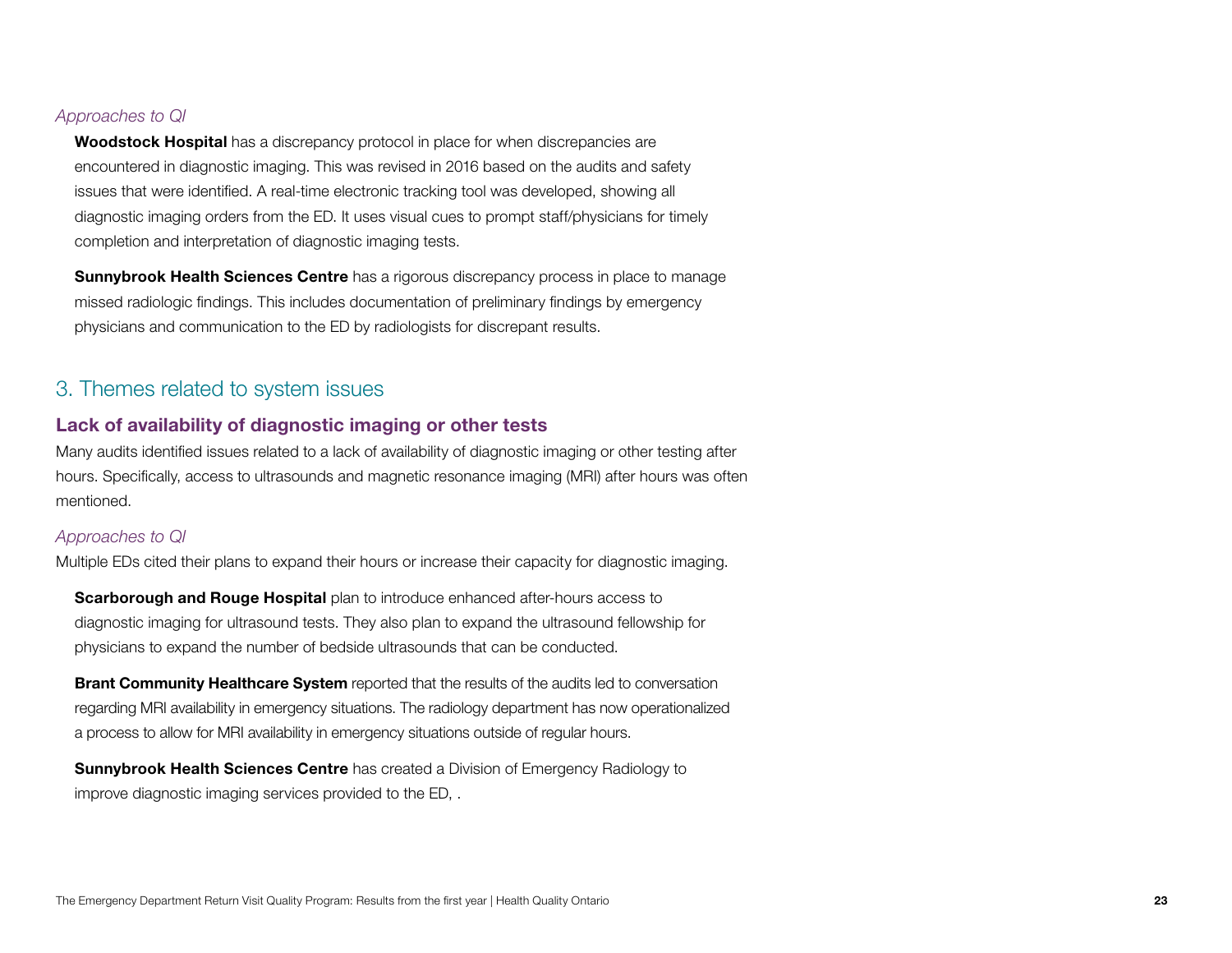#### Discharge planning and community follow-up

A subset of return visits involved inadequate discharge planning and/or follow-up in the community. For some of these return visits, the ED physician may not have assessed baseline function or ability to cope in the community. Other return visits involved a failure to ensure that adequate support systems or follow-up care were available before discharge from the ED. This theme also includes inadequate/ unclear discharge instructions/communications.

#### *Approaches to QI*

**Thunder Bay Regional Health Centre** has created new follow-up processes and tools to manage abnormal laboratory results after a patient is discharged from the ED. They are developing a new report summary listing all abnormal laboratory results to facilitate timely result management and reconciliation. The report will be reviewed by the Charge Nurse each day to ensure abnormal results are followed up by the ED physician or physician assistant. The ED manager and Chief are involved in overseeing the process.

**North York General Hospital** plans to review cases involving patients with a diagnosis of chronic obstructive pulmonary disease who are returning to the ED to ensure that these patients are being referred to all relevant and available community resources.

**St Thomas Elgin Hospital** has implemented new clinical practice guidelines related to discharge of the patient and standards of care within the department as a result of their audit findings.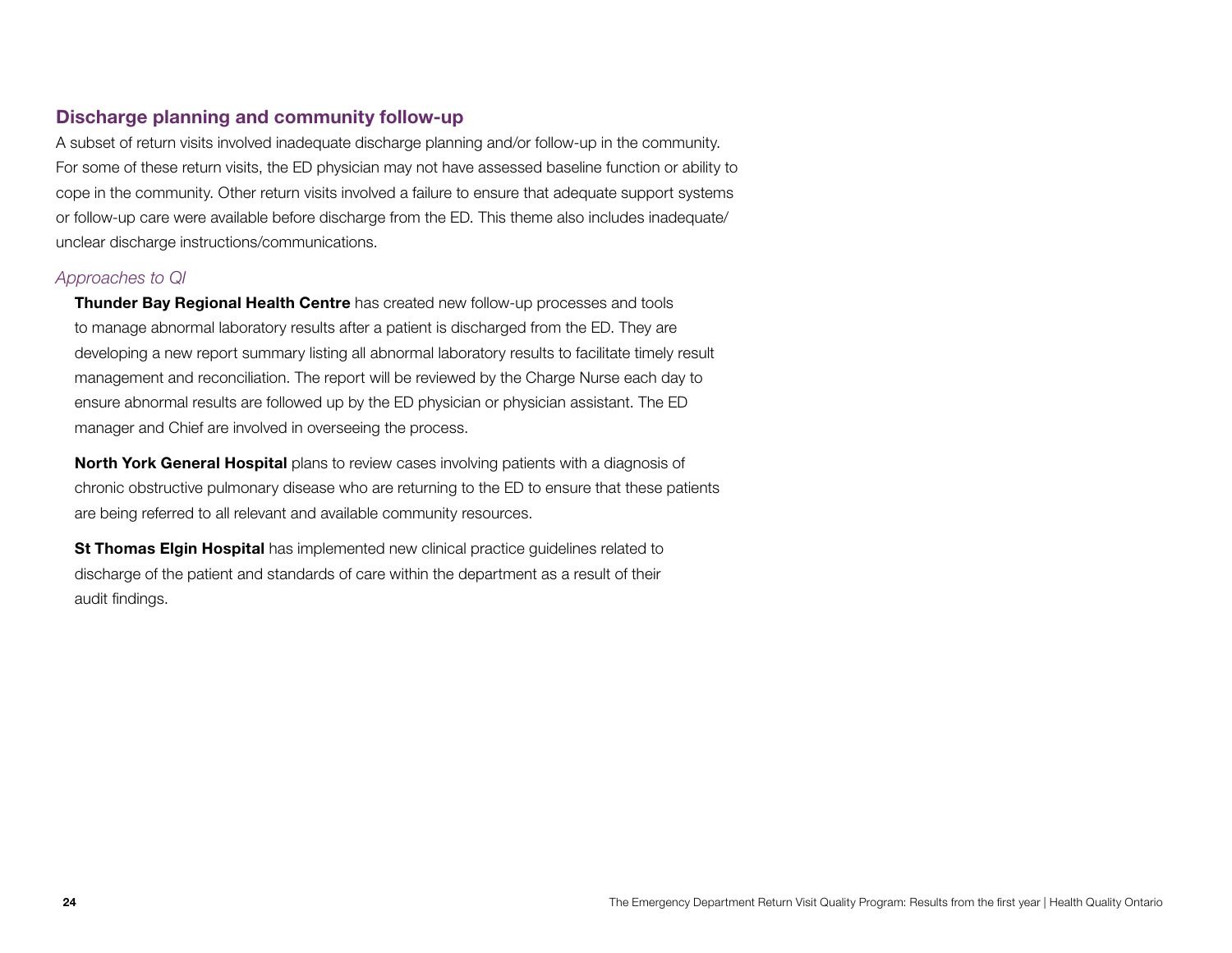## <span id="page-24-0"></span>Sentinel diagnoses

In this section, we discuss our qualitative analysis of the audits involving the three sentinel diagnoses that identified quality issues/adverse events.

## Acute myocardial infarction

AMI was the most common of the three sentinel diagnoses flagged in the data reports. A total of 175 audits were recorded as sentinel AMI cases, of which 85 (49%) resulted in the identification of a quality issue/adverse event.

We observed several themes among the AMI cases that resulted in identification of a quality issue/ adverse event: issues related to troponin testing; patient risk profile; and discharge planning and community follow-up. The theme of issues related to troponin testing is unique to the AMI sentinel cases, while the themes of patient risk profile and discharge planning/community follow-up were also observed in the analysis of the all-cause 72-hour return visits.

#### Issues related to troponin testing

Issues related to troponin testing were common in cases involving AMIs. Issues documented in the audits included the following:

- Troponin tests were not ordered on the first visit when it appears that they would have been indicated
- Repeat troponin tests were not performed in higher-risk patients (or were repeated too early based on the clinical presentation)
- Increasing but low troponin levels were not addressed
- Troponin tests were ordered but abnormal results were not documented in the chart (and therefore it is unclear whether the treating physician was aware of the result)
- Troponin test results that were 'borderline' were not followed up

## A note on the approaches to QI presented in this section



Because of the small numbers of sentinel cases and the fact that the discharge diagnosis is known, we have not included any names of EDs or details of cases here to ensure that patient privacy is maintained. For more information on any of the examples featured in this section, contact EDQuality@hqontario.ca.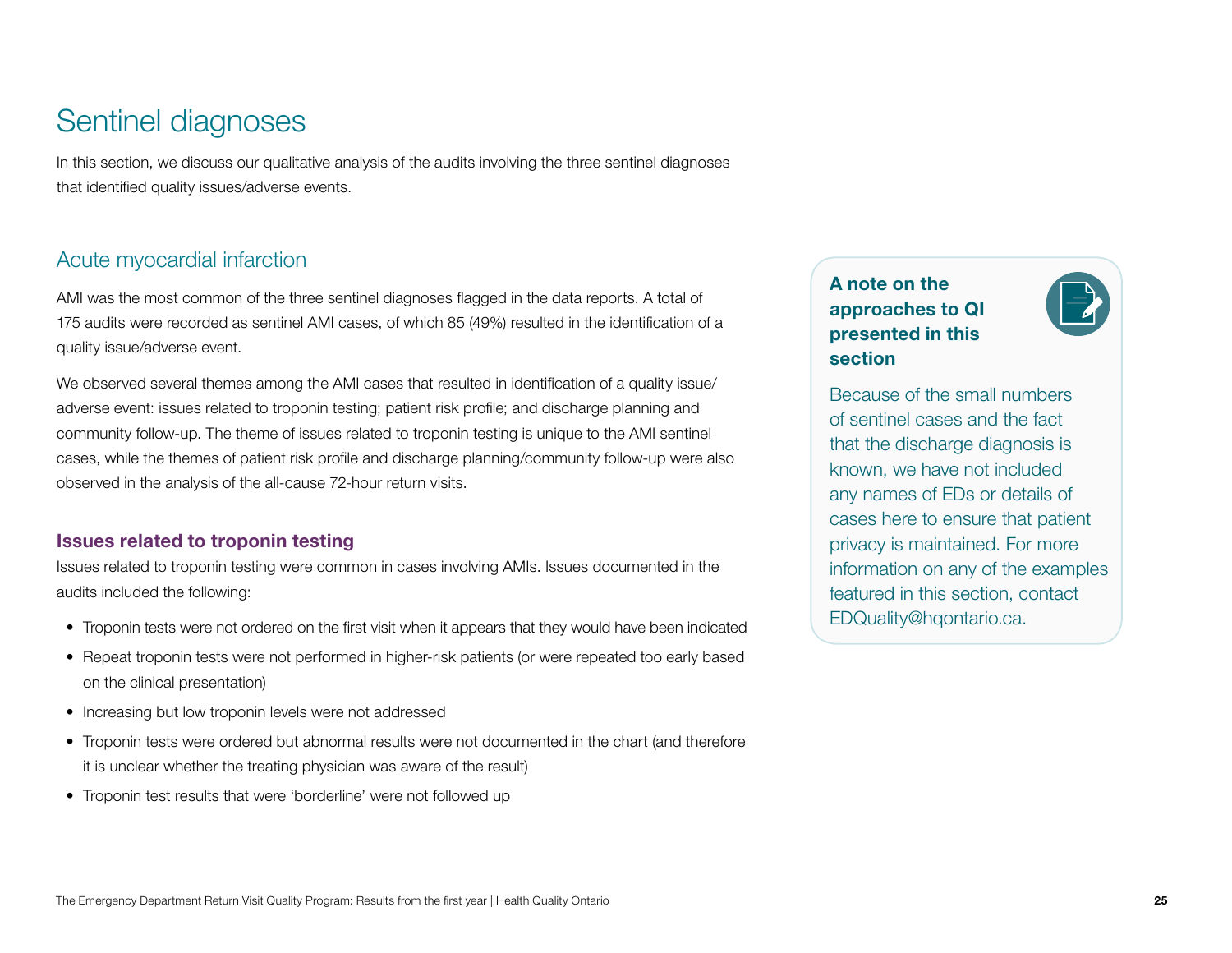It should be noted that some hospitals went through a change in the assay they used (towards the newer high-sensitivity troponin assays) over the past year through the year, resulting in a change in practice and a learning curve for the providers involved.

#### *Approaches to QI*

Some EDs indicated that they are considering revising the laboratory reports to clearly identify borderline troponin levels, developing or revising a chest pain protocol to include repeat troponin testing, or transitioning to high-sensitivity troponin testing.

#### Patient risk profile

Another common theme among AMI cases involved clinicians not recognizing or taking into consideration the patient's risk profile during the initial visit. This theme was also documented for the all-cause 72-hour return visits.

These cases frequently involved patients with risk factors for AMI (e.g., coronary artery disease, diabetes, history of smoking) who presented with atypical symptoms but did not receive electrocardiography or troponin testing on the first visit. Several cases involved elderly patients with epigastric pain for whom AMI did not appear to be considered. Some cases involved unrecognized unstable angina.

#### *Approaches to QI*

One ED mentioned that they will be providing education regarding the presentation of atypical chest pain on triage.

#### Discharge planning and community follow-up

Issues related to discharge planning and community follow-up included the following:

- Lack of timely access to an outpatient cardiology clinic or stress testing for patients with a presumed cardiac origin of chest pain
- ED clinicians did not confirm that follow-up by cardiologist would feasible to be organized by the patient or their caregivers within the time frame that they recommended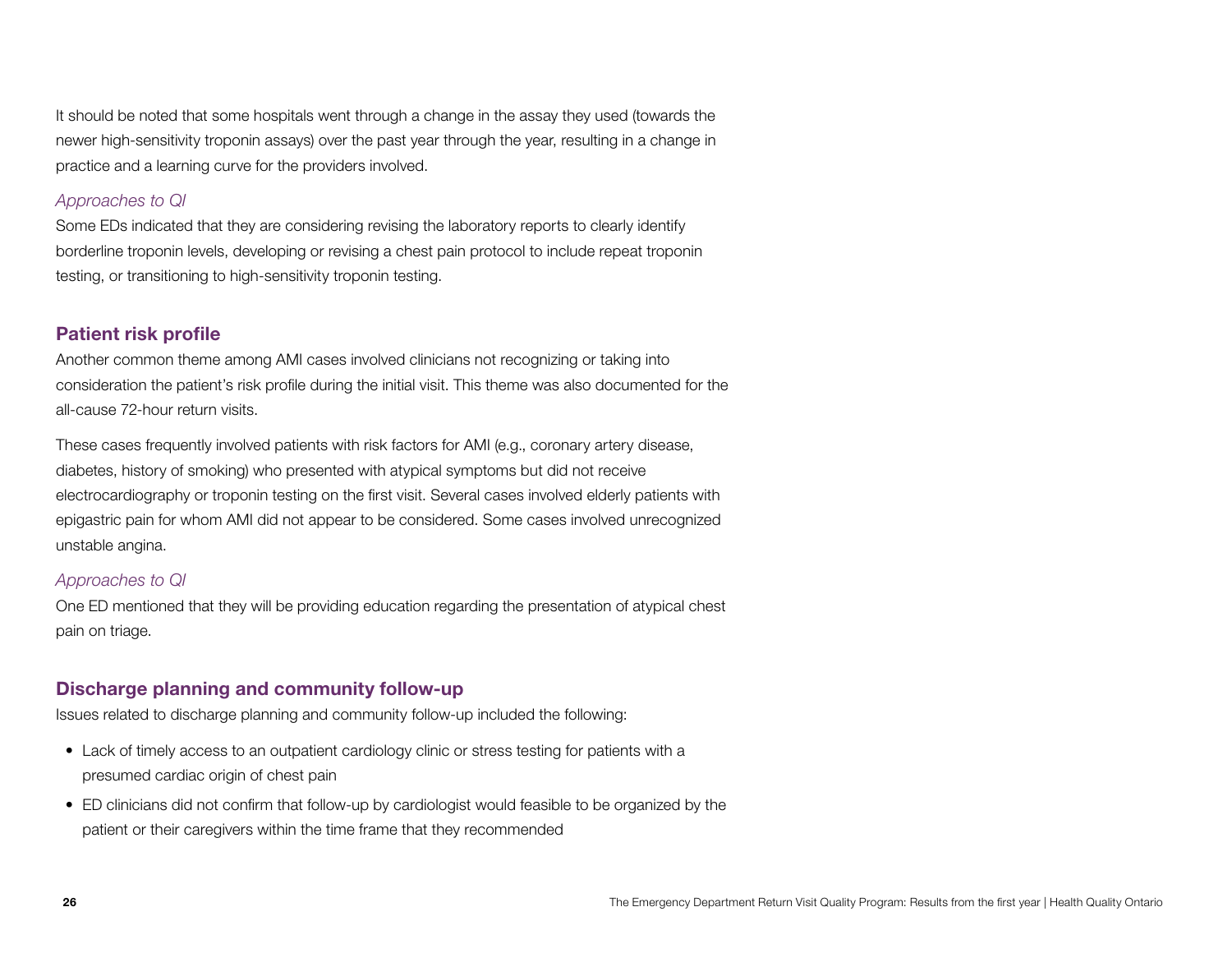• ED clinicians did not recommend (or did not document) a follow-up plan despite the patient experiencing chest pain with a presumed cardiac origin

For some of the audits that identified quality issues or adverse events related to community follow-up, the care provided on the first visit was appropriate (i.e., tests were negative for AMI, follow-up with an outpatient cardiologist was recommended) and it was unclear whether these return visits would have been prevented by more timely access to follow-up care in the community.

#### *Approaches to QI*

A few EDs mentioned that they would be investigating their discharge follow-up protocols and the availability of follow-up with the cardiac clinic.

#### Patients who left against medical advice

A few cases involved patients who left against medical advice. For some of these patients, troponin results came in after they left and they were called back in.

#### *Approaches to QI*

One ED mentioned that they will consider adding educational material for patients in the ED highlighting the importance of investigations if they are experiencing chest pain. Another ED mentioned considering telephoning patients who left against medical advice if they are high-risk.

## Paediatric sepsis

There were few cases of paediatric sepsis flagged (28 cases audited, of which 14 resulted in the identification of quality issues/adverse events). The majority of the paediatric sepsis cases were associated with typical disease progression, with appropriate care provided on the first visit.

A few of the cases that resulted in the identification of a quality issue/adverse event were found to align with themes observed for the all-cause visits:

- Patient risk profile was not accounted for (e.g., neonatal patients <90 days of age)
- Discharge instructions were not documented (so it is not clear whether they were provided to the family)

### A note on sample size for paediatric sepsis and subarachnoid hemorrhage



Only a small number of audits involving paediatric sepsis and subarachnoid hemorrhage led to the identification of quality issues/adverse events (14 and 8, respectively). Because of the small sample size, clear themes did not emerge for these cases to the same extent as for AMI and all-cause 72-hour return visits. We expect that themes will emerge more clearly as we continue to receive audits relating to these diagnoses in future submissions.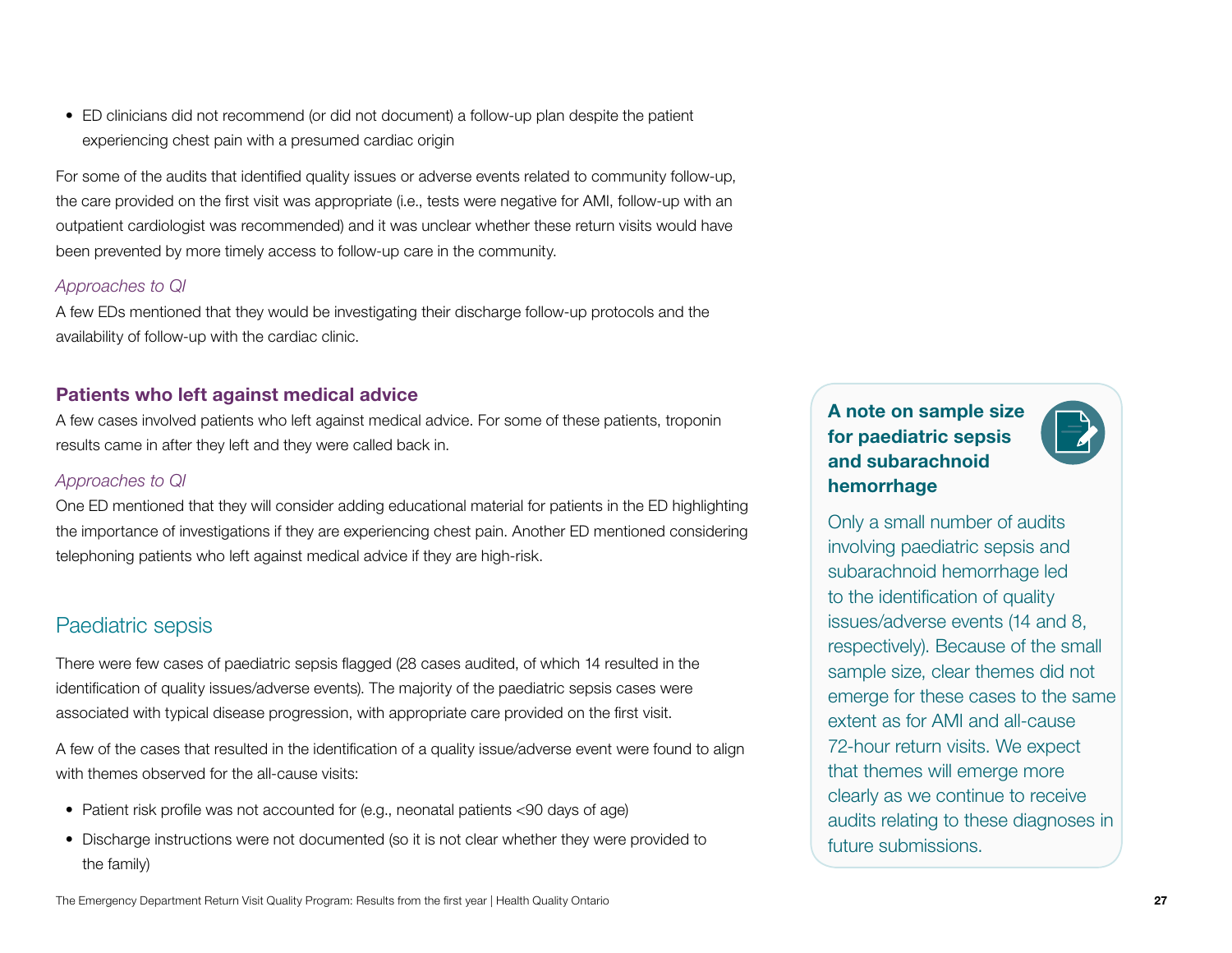One recurring observation unique to the paediatric sepsis cases was a failure to recognize the significance or follow up on tachycardia/tachypnea when appropriate.

#### *Approaches to QI*

Since these cases were rare (with few EDs encountering more than a single case), EDs typically indicated that they planned to present the case at M&M rounds or educate clinicians on the relevant issues. Two EDs mentioned developing order sets or protocols for infants <90 days of age (for fever and 'not yet determined' presentation, respectively). One ED mentioned that they would consider adding an electronic reminder when the clinician attempts to discharge a patient with abnormal vital signs (e.g., if vital signs are >1 standard deviation from the norm).

## Subarachnoid hemorrhage

As with paediatric sepsis, there were few cases of subarachnoid hemorrhage flagged (16 cases audited, of which 8 resulted in the identification of quality issues/adverse events). For the most part, evaluations and work-ups on the first visit were deemed to be appropriate by the local reviewers.

Themes among the few cases that resulted in the identification of quality issues/adverse events included:

- Issues related to handovers and communication between providers (e.g., between residents and staff)
- Radiological discrepancies (e.g., a patient who was called back after a discrepancy was identified during review)

#### *Approaches to QI*

EDs typically indicated that they would hold discussions or provide education related to these cases. One ED indicated their intention to add a template/EMR with a recommended work-up/evidence-based diagnosis for headache in the ED. One ED indicated that they have implemented same-shift reporting of diagnostic imaging to address issues with radiological discrepancies.

The Hospital for Sick Children has developed an evidence-based order set for management of fever without source in infants <90 days of age. This order set is available by request from EDQuality@hqontario.ca.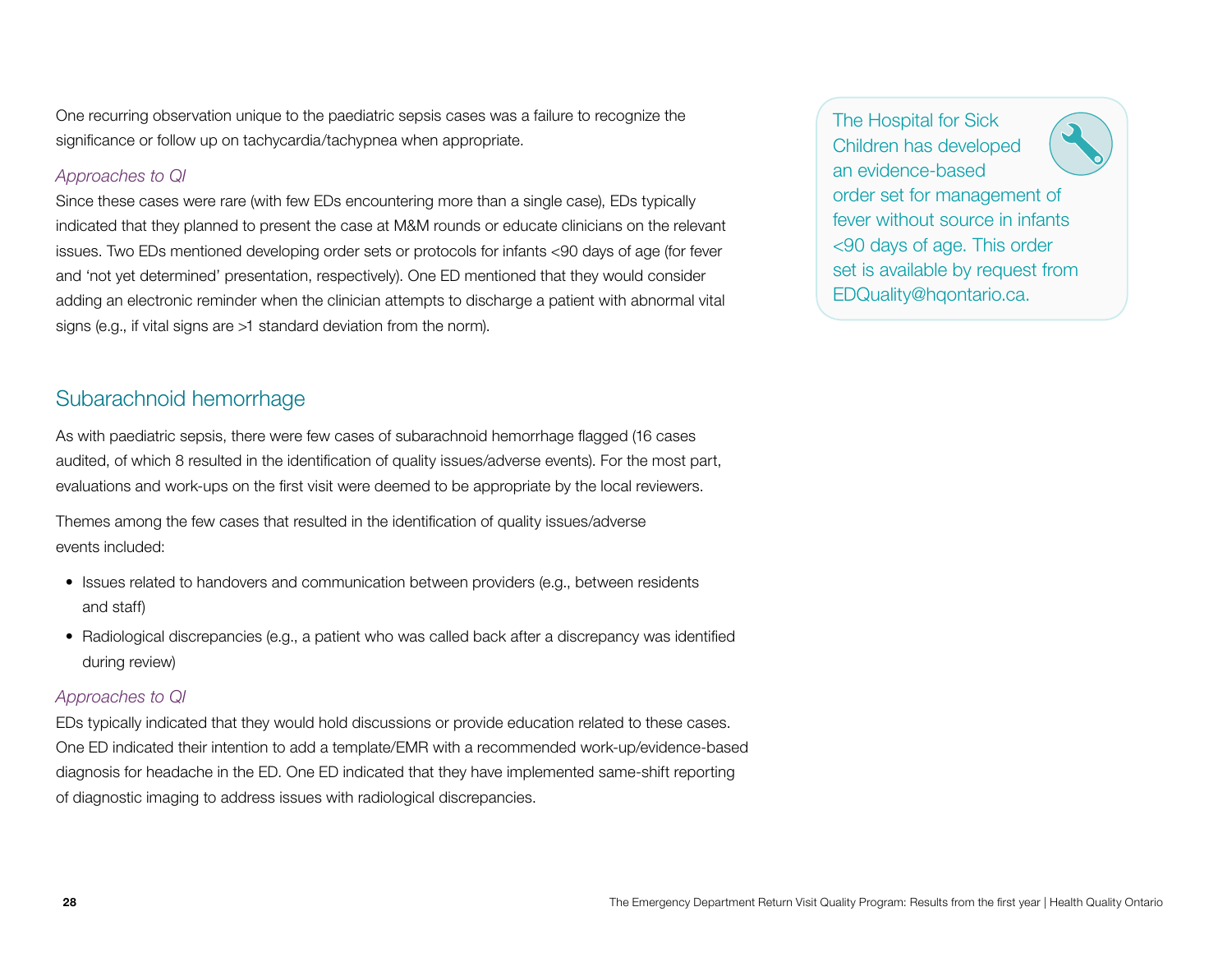## <span id="page-28-0"></span>Moving forward

It is remarkable to observe the participation and contributions of so many EDs and clinicians in the ED Return Visit Quality Program over this pilot year. The program has provided the opportunity for EDs to reflect on how care is provided and identify potential areas for improvement. It also supports our broader goal for a safe, effective, efficient, patient-centred, timely, and equitable health care system in Ontario by helping to foster a culture of quality across the province.

The 86 participating EDs have thoughtfully adapted this program to suit the needs of their site in different ways. The audits they have conducted have led to significant insights into the causes of return visits in Ontario's EDs, and many participating EDs have described their plans to address these issues in their sites. Many of the planned initiatives identified through this program align with provincial priorities for improvement – for example, supporting transitions in care for patients with complex needs.

We encourage EDs to reflect on the results presented in this report, and consider whether there are proactive actions they might take to address the themes associated with return visits before significant quality issues arise in their site. We hope that EDs will continue to evolve how they approach this program in order to learn as much as possible from participating. Above all, EDs should continue to work to engage front-line staff in this program, ensuring that any audits, reviews, or feedback are conducted in a non-threatening and non-punitive manner.

It will be exciting to see what more can be learned as this program continues in 2017, including how it is helping to achieve our goal of fostering a culture of quality in Ontario.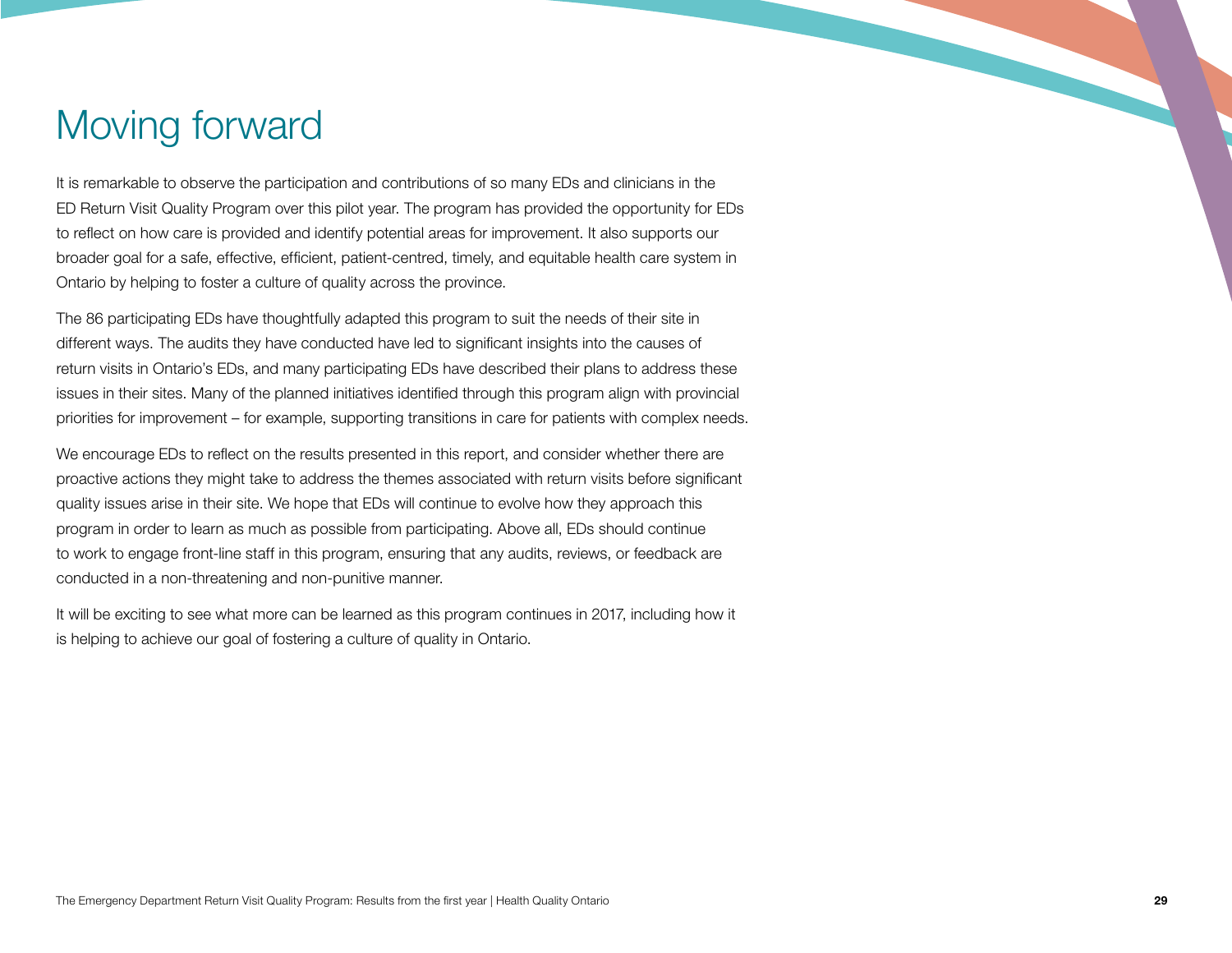## <span id="page-29-0"></span>**References**

- 1. Calder L, Pozgay A, Riff S, Rothwell D, Youngson E, Mojaverian N, Cwinn A, Forster A. Adverse events in patients with return emergency department visits. BMJ Qual Saf 2015;24:142–148.
- 2. Griffin FA, Resar RK. IHI Global Trigger Tool for Measuring Adverse Events (Second Edition). IHI Innovation Series white paper. Cambridge, MA: Institute for Healthcare Improvement; 2009. Retrieved from: http://www.ihi.org/resources/Pages/IHIWhitePapers/ IHIGlobalTriggerToolWhitePaper.aspx
- 3. Schull MJ, Vermeulen MJ, Stukel TA. The risk of missed diagnosis of acute myocardial infarction associated with emergency department volume. Ann Emerg Med 2006;48(6):647–655.
- 4. Vaillancourt S, Guttmann A, Li Q, Chan IYM, Vermeulen MJ, Schull MJ. Repeated emergency department visits among children admitted with meningitis or septicemia: A population-based study. Ann Emerg Med 2014;65(6):625–632.
- 5. Vermeulen MJ, Schull MJ. Missed diagnosis of subarachnoid hemorrhage in the emergency department. Stroke 2007;38:1216–1221.
- 6. World Health Organization. Conceptual Framework for the International Classification for Patient Safety, Version 1.1. Final Technical Report, January 2009.
- 7. Guttmann A, Schull MJ, Vermeulen MJ, Stukel TA. Association between waiting times and short term mortality and hospital admission after departure from emergency department: population based cohort study from Ontario, Canada. BMJ 2011;342:d2983.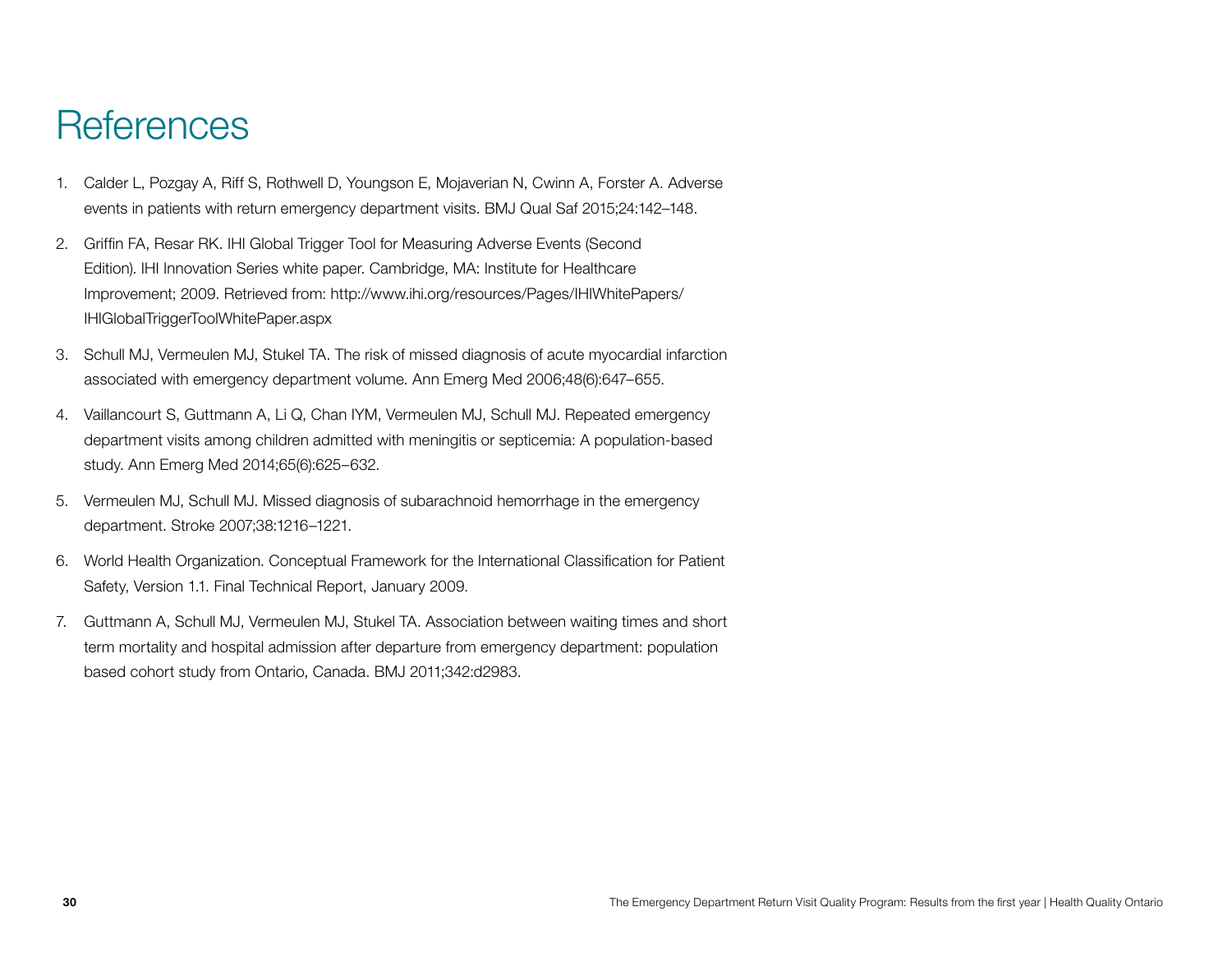## <span id="page-30-0"></span>Acknowledgments

Health Quality Ontario acknowledges and thanks the many dedicated individuals who contributed to this report, including the following:

### The ED Return Visit Quality Program Working Group provided guidance on all aspects of this program, and helped to write and review this report: Howard Ovens (Co-Chair), Lee Fairclough (Co-Chair), Lucas Chartier, Olivia Ostrow, Carrie Anne Brunet, Lisa Calder, Heather Campbell, Allison Costello, Imtiaz Daniel, Martin Davidek, Jonathan Dreyer, Brittany Davis, Emily Hayes, Sudha Kutty, Michael Schull, Kaeli Stein, and Ivan Yuen.

In particular, Lucas Chartier and Olivia Ostrow have contributed significantly and championed this program through their leadership and dedication to quality and patient safety.

The ED Return Visit Quality Program Clinical Review Team volunteered their time and expertise to help conduct the analyses presented in this report: Lucas Chartier, Ivy Cheng, Joe Choi, Jesse McLaren, Shawn Mondoux, Olivia Ostrow, and Dominick Shelton.

The ED Task Force Quality Sub-Committee recommended the concept of this program in their broader report: Howard Ovens (Co-Chair), Michael Stewart (Co-Chair), Jocelyn Bennett, Lucas Chartier, Thomas Custers, Martin Davidek, Irfan Dhalla, Jon Dreyer, Lisa Green, Erik Hellsten, Hindy Ross, and Michael Schull.

Staff at Access to Care (Cancer Care Ontario) prepared the data reports and provided invaluable methodological support: Martin Davidek, Agam Dhanoa, Yvonne Hui, and Chris Lau.

#### We have relied on the expertise of several groups of researchers who have investigated return visits in an Ontario context to develop the methodology used in this report:

Schull MJ, Vermeulen MJ, Stukel TA. The risk of missed diagnosis of acute myocardial infarction associated with emergency department volume. Ann Emerg Med 2006;48(6):647–655.

Vaillancourt S, Guttmann A, Li Q, Chan IYM, Vermeulen MJ, Schull MJ. Repeated emergency department visits among children admitted with meningitis or septicemia: A population-based study. Ann Emerg Med 2014;65(6):625–632.

Vermeulen MJ, Schull MJ. Missed diagnosis of subarachnoid hemorrhage in the emergency department. Stroke 2007;38:1216–1221.

Calder L, Pozgay A, Riff S, Rothwell D, Youngson E, Mojaverian N, Cwinn A, Forster A. Adverse events in patients with return emergency department visits. BMJ Qual Saf 2015;24:142–148.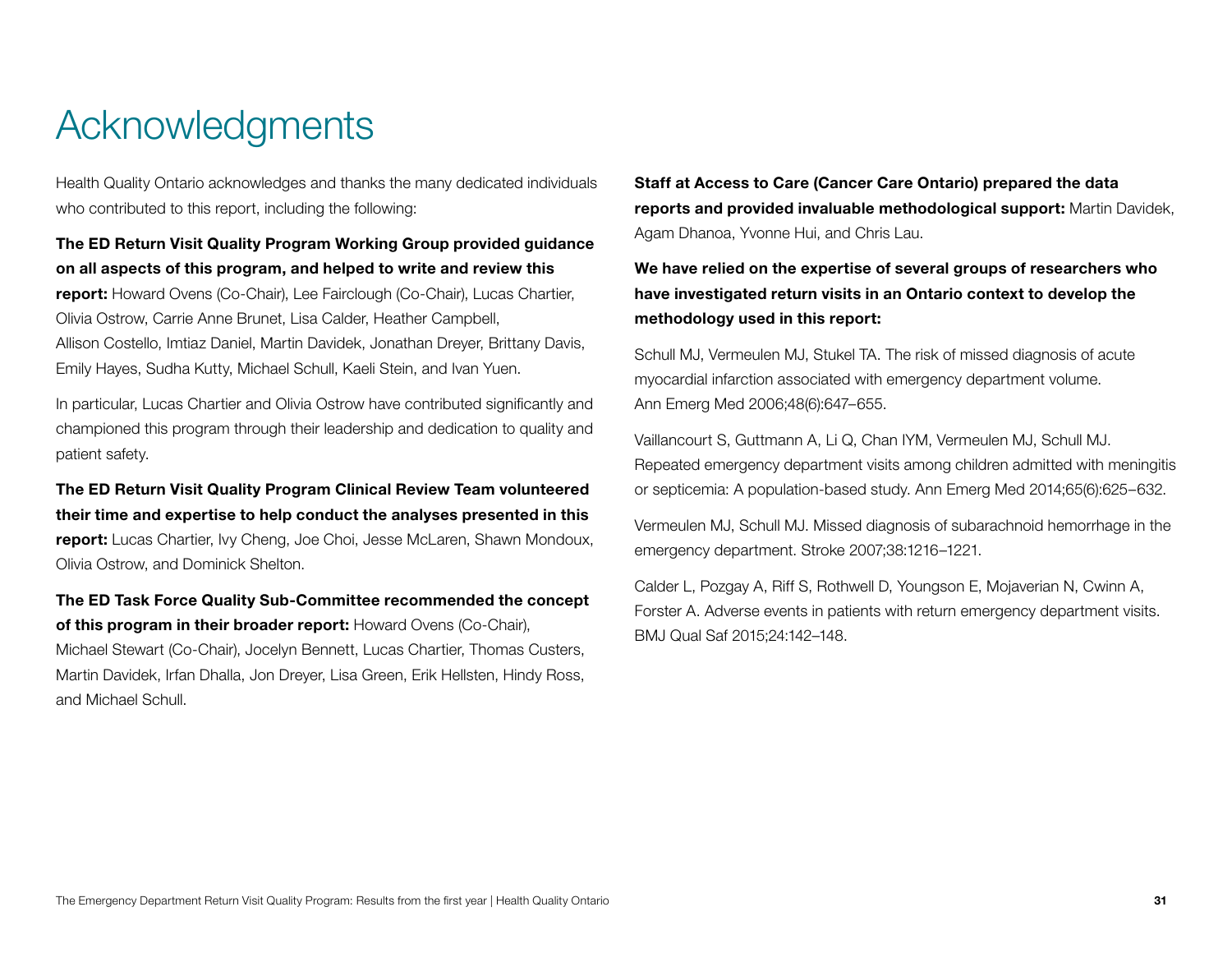#### Finally, we thank the 86 participating EDs that submitted the results and comments that are featured throughout this report:

Bluewater Health Brant Community Healthcare System Cambridge Memorial Hospital Chatham-Kent Health Alliance Children's Hospital of Eastern Ontario Collingwood General & Marine Hospital Cornwall Community Hospital Georgian Bay General Hospital Grand River Hospital Grey Bruce Health Services – Lions Head Grey Bruce Health Services – Markdale Grey Bruce Health Services – Meaford Grey Bruce Health Services – Owen Sound Grey Bruce Health Services – Southampton Hospital Grey Bruce Health Services – Wiarton Guelph General Hospital Haldimand War Memorial Hospital Halton Healthcare – Georgetown Hospital Halton Healthcare – Milton District Hospital Halton Healthcare – Oakville Trafalgar Memorial Hospital Hamilton Health Sciences – Hamilton General **Hospital** Hamilton Health Sciences – Juravinski Hospital Hamilton Health Sciences – McMaster Children's Hospital Hamilton Health Sciences – West Lincoln Memorial Hospital

Hawkesbury & District General Hospital

Headwaters Health Care Centre Health Sciences North Hôpital Montfort Hotel Dieu Hospital Humber River Hospital Joseph Brant Hospital Kingston General Hospital Lakeridge Health – Ajax & Pickering Lakeridge Health – Bowmanville Lakeridge Health – Oshawa Leamington District Memorial Hospital London Health Sciences Centre – University Hospital London Health Sciences Centre – Victoria Hospital Mackenzie Health Markham Stouffville Hospital Michael Garron Hospital Niagara Health System – Douglas Memorial Niagara Health System – Greater Niagara Niagara Health System – Port Colborne Niagara Health System – St. Catharines Niagara Health System – Welland Norfolk General Hospital North Bay Regional Health Centre North York General Hospital Northumberland Hills Hospital Orillia Soldiers' Memorial Hospital Pembroke Regional Hospital Peterborough Regional Health Centre Queensway Carleton Hospital Quinte Health Care – Belleville General Hospital Quinte Health Care – Trenton Memorial Hospital

Ross Memorial Hospital Royal Victoria Regional Health Centre Sault Area Hospital Scarborough and Rouge Hospital – Birchmount Scarborough and Rouge Hospital – Centenary Scarborough and Rouge Hospital – General Sinai Health System Southlake Regional Health Centre St. Joseph's Health Centre, Toronto St. Joseph's Healthcare Hamilton St. Mary's General Hospital St. Michael's Hospital St. Thomas Elgin General Hospital Stevenson Memorial Hospital Sunnybrook Health Sciences Centre The Hospital for Sick Children The Ottawa Hospital – Civic Campus The Ottawa Hospital – General Campus Thunder Bay Regional Health Sciences Centre Timmins and District Hospital Trillium Health Partners – Credit Valley Trillium Health Partners – Mississauga University Health Network – Toronto General Hospital University Health Network – Toronto Western Hospital West Haldimand General Hospital William Osler Health System – Brampton Civic Hospital William Osler Health System – Etobicoke General **Hospital** Windsor Regional Hospital – Metropolitan Campus Windsor Regional Hospital – Ouellette Campus Woodstock General Hospital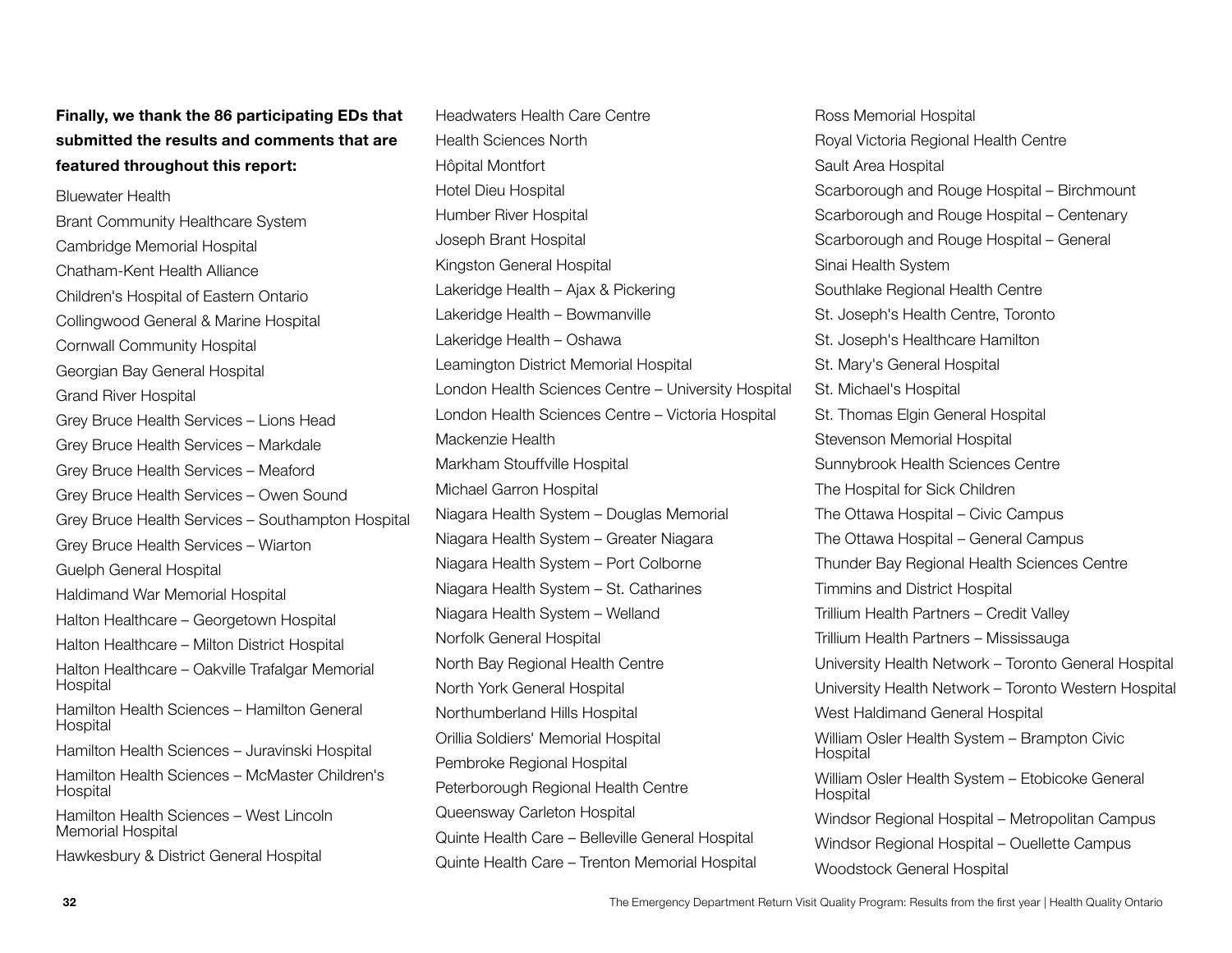## <span id="page-32-0"></span>Appendix A. Methodology

To conduct the qualitative analyses in Section 3, we reviewed all audits that had identified quality issues/adverse events in order to identify trends across participating EDs.

Health Quality Ontario, in collaboration with the ED Return Visit Quality Program Working Group, established a team of emergency physicians with expertise in QI to conduct this analysis (the ED Return Visit Quality Program Clinical Review Team). We removed any identifying information from the completed audits. Our goal was to conduct an inductive qualitative analysis in which the team would review a set of audits to identify themes, then come together in discussion to pool and refine the themes they had identified before reviewing the remainder of the audits.

While conducting this analysis, we relied on the completed audit template and conclusions within it, recognizing that a re-analysis of the case description would likely lead to inadequate transmission of the rich information within each case.

The team first analyzed 50% of the audits of all-cause 72-hour return visits that identified quality issues/ adverse events. They then came together to compile and combine the themes and ensure agreement among reviewers. Finally, they reviewed the remainder of the audits according to the themes they had agreed upon, with the option to add new themes if they became apparent.

Not all audits that were reviewed could be classified into the 11 themes included in this report, and some audits could be classified into more than one theme.

The process was repeated for audits involving sentinel diagnoses, except the reviews were conducted by only two clinicians due to the smaller number of cases involved.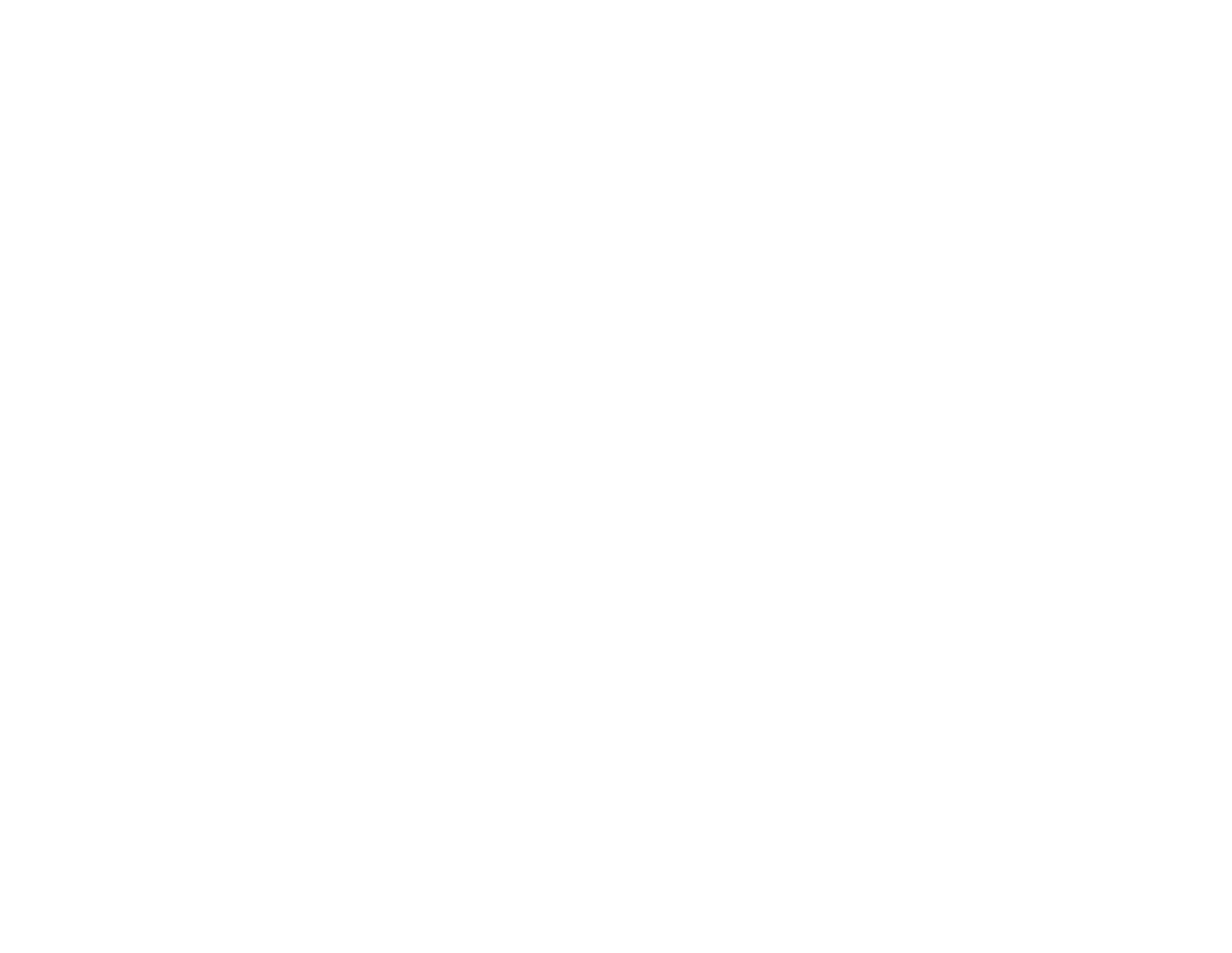# About Us

Health Quality Ontario is the provincial advisor on the quality of health care. We are motivated by a single-minded purpose: Better health for all Ontarians.

### Who We Are

We are a scientifically rigorous group with diverse areas of expertise. We strive for complete objectivity, and look at things from a vantage point that allows us to see the forest and the trees. We work in partnership with health care providers and organizations across the system, and engage with patients themselves, to help initiate substantial and sustainable change to the province's complex health system.

## What We Do

We define the meaning of quality as it pertains to health care, and provide strategic advice so all the parts of the system can improve. We also analyze virtually all aspects of Ontario's health care. This includes looking at the overall health of Ontarians, how well different areas of the system are working together, and most importantly, patient experience. We then produce comprehensive, objective reports based on data, facts and the voice of patients, caregivers and those who work each day in the health system. As well, we make recommendations on how to improve care using the best evidence. Finally, we support large scale quality improvements by working with our partners to facilitate ways for health care providers to learn from each other and share innovative approaches.

### Why It Matters

We recognize that, as a system, we have much to be proud of, but also that we often fall short of being the best we can be. Truth be told, there are instances where it's hard to evaluate the quality of the care and times when we don't know what the best care looks like. Last but not least, certain vulnerable segments of the population are not receiving acceptable levels of attention. Our intent is to continuously improve the quality of health care in this province regardless of who you are or where you live. We are driven by the desire to make the system better, and by the inarguable fact that better… has no limit.